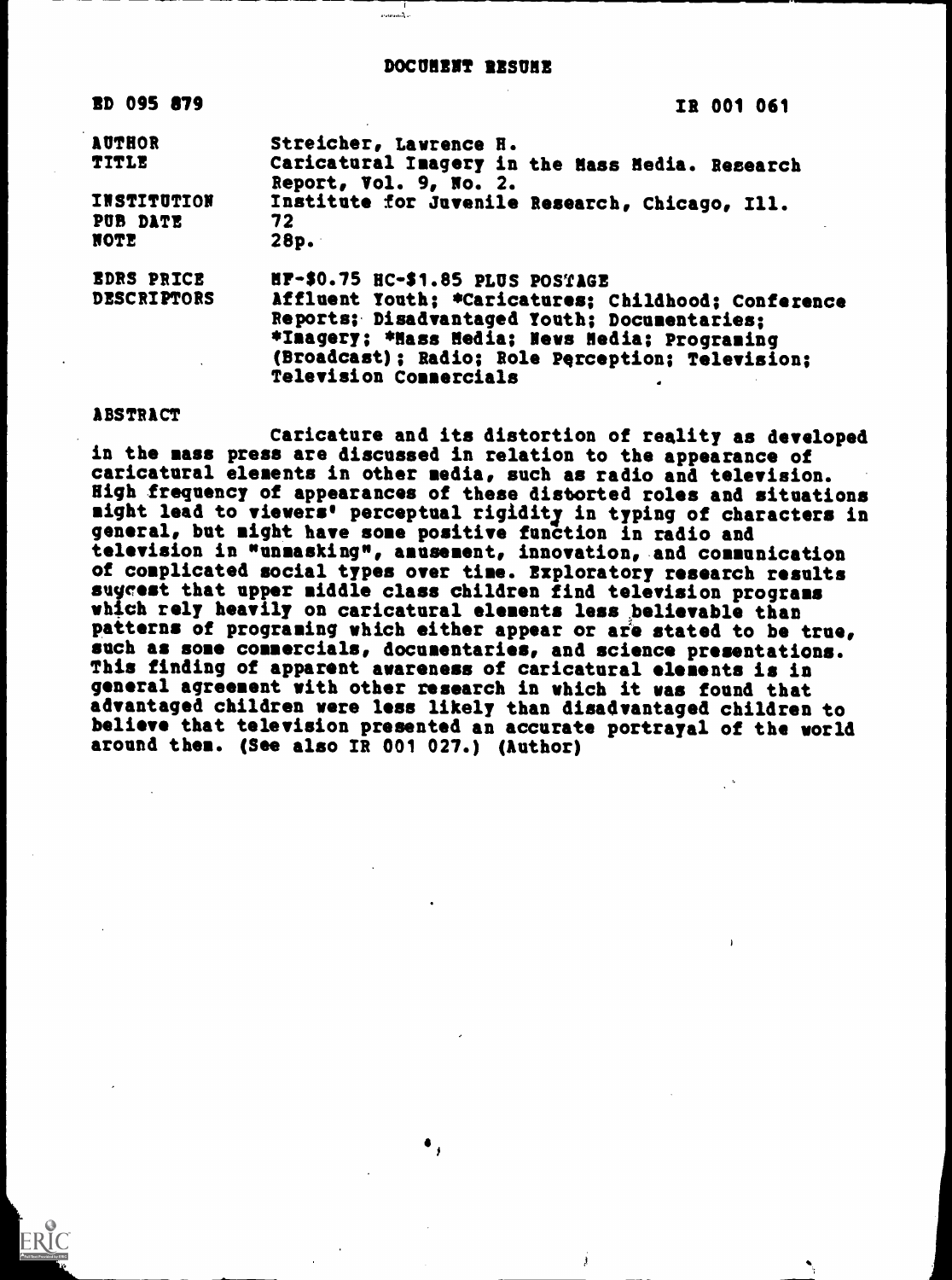#### CARICATURAL IMAGERY IN THE MASS MEDIA

Lawrence R. Streicher

#### State of Illinois Department of Mental Health INSTITUTE FOR JUVENILE RESEARCH,

# **U.S. DEPARTMENT OF HEALTH.<br>
EDUCATION A WELFARE<br>
NATIONAL INSTITUTE OF<br>
EDUCATION<br>
THIS DOCUMENT HAS BEEN REPRO<br>DUCED EXACTLY AS RECEVED FROM<br>THE-PERSON OR ORGANIZATION ORIGIN<br>ATING IT POINTS OF VIEW OR OPINIONS<br>SENTOFFIC**

ERIC

Chicago, Illinois 60612

## 1140 South Paulina Street RESEARCH REPORT<br>
Chicago, Illinois 60612 1972 Vol. 9 No. 2

 $\bigg)$ 

j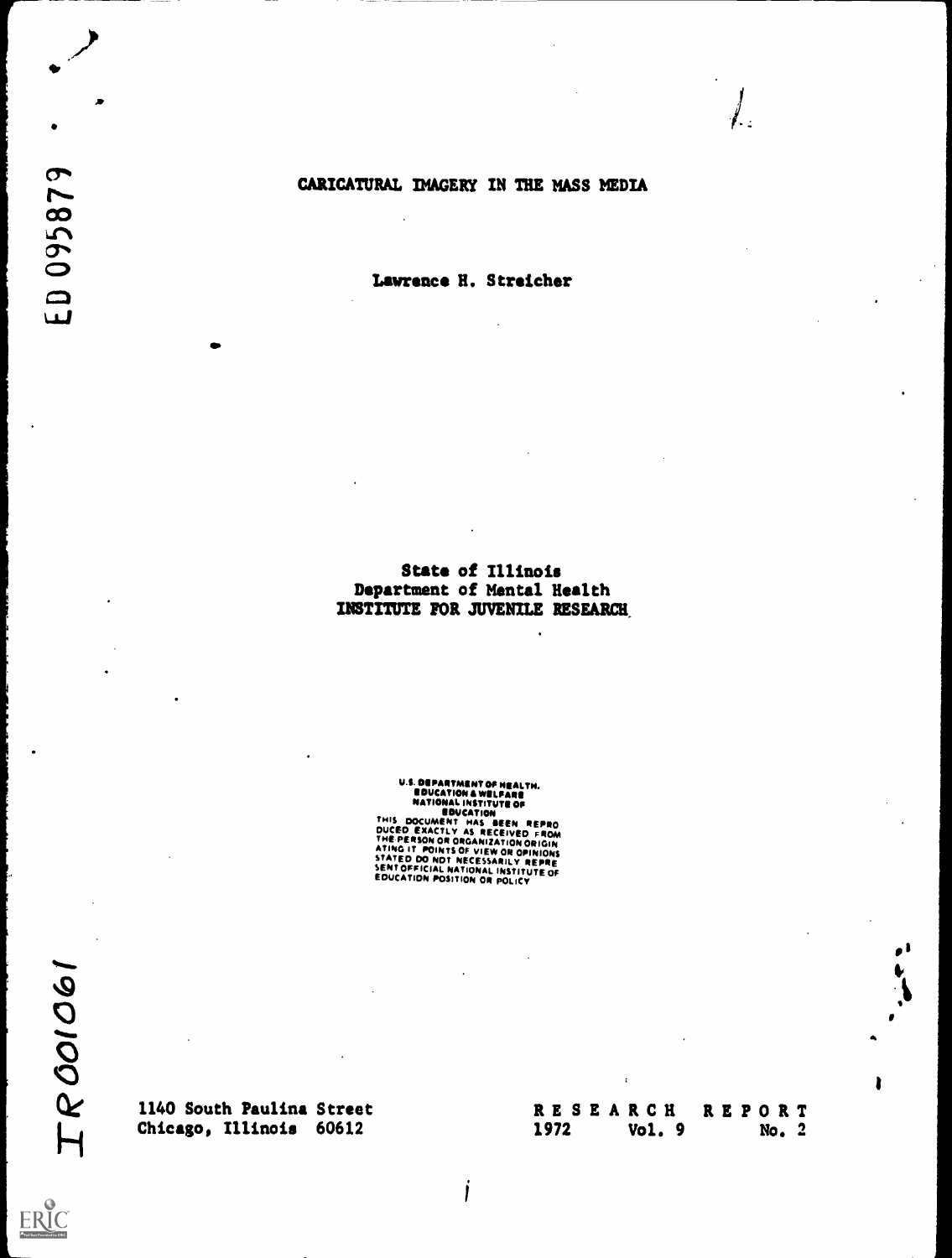$\sqrt{g}$   $\epsilon$   $\sigma$   $\epsilon$   $\sim$   $\sigma$   $\gamma$   $\sim$   $\sigma$   $\sim$   $\epsilon$   $\sim$   $\sqrt{g}$ 

### Caricatural/Inngery' in the Mass Media

#### Abstract

s

Caricature and its distortions of reality as developed in the mass press are discussed in relation to the appearance of caricatural elements in other media, such as radio and television. Some expressions of this form of imagery in American television and radio are detailed. Artful distortions of roles and situations portrayed in these media are compared, and some possible consequences for the consuming audiences are elaborated. High frequency of ap pearances of these distorted roles and situations might lead to , viewers' perceptual rigidity in typing of characters in general,  $\mathbf{r} = \mathbf{r} \cdot \mathbf{r}$  ,  $\mathbf{r} = \mathbf{r} \cdot \mathbf{r} \cdot \mathbf{r}$ but might have some positive functions in radio and television in "unmasking", amusement, innovation and communication of compli-. (sated social types over time. Exploratory research results suggest that upper middle class children find television programs which .rely heavily on caricatural elements less believable than patterns of programming which either appear or are stated to be true, such as some commercials, documentaries and science presentations. This finding of apparent awareness of caricatural elements is in general agreement with other research in which it was found that advantaged children were less likely than disadvantaged children to believe that television presented an accurate portrayal of the world around them.

 $\mathbf{H}$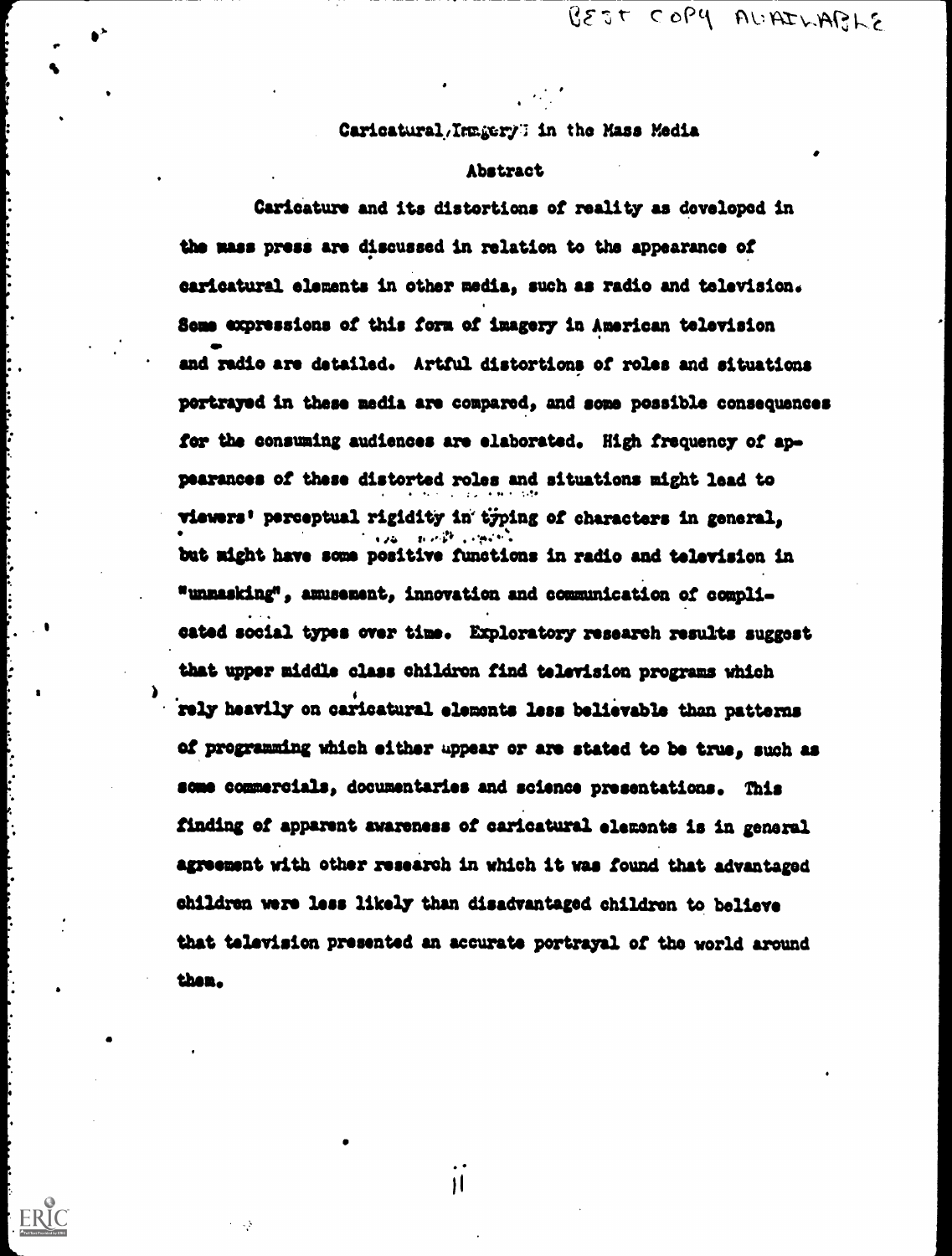#### Caricatural Imagery in the Mass Media\*

Lawrence H. Streicher Institute for Juvenile Research

A central problem in theorising about and planning research in the mass media is the concern with the differential claims to truth of the various media, that is, how do they represent and reflect "reality." The problem often is ignored, since it could deal in depth with epistemological problems of great complexity, many of which might be beyond our training or forebearance. Even so, what I would like to do here is at least discuss how the characteristics of one medium, caricature in the mass press, appear at unexpected junctures in other media, such as television and radio; and what those appearances might mean, not only for the substantive content of the media in question but also for our perception of the media. The degree to which caricatural elements might influence children's belief or disbelief in television portrayals then will be discussed as exploratory research findings.

Let us say at the outset that our views of "reality" around us are normative in nature. That is, we choose to grasp "reality" in any one of a number of ways which have attached to them particular consequences for those views taken. For example, there is no scientific reason for using the scientific method as a method of observation, except that it yields certain kinds of observations for unique purposes (Bierstedt, 1957: 3-32). Its use is normative. Where its use may stop, others take over. Common sense, authority, insight are still with us and compete and strain with more "objective" methods at points of argument, e.g., race relations, military massacres, political boundary disputes. It has been convenient for this writer at odd times to see the mass media as a whole, as a series

 $\vert$   $-$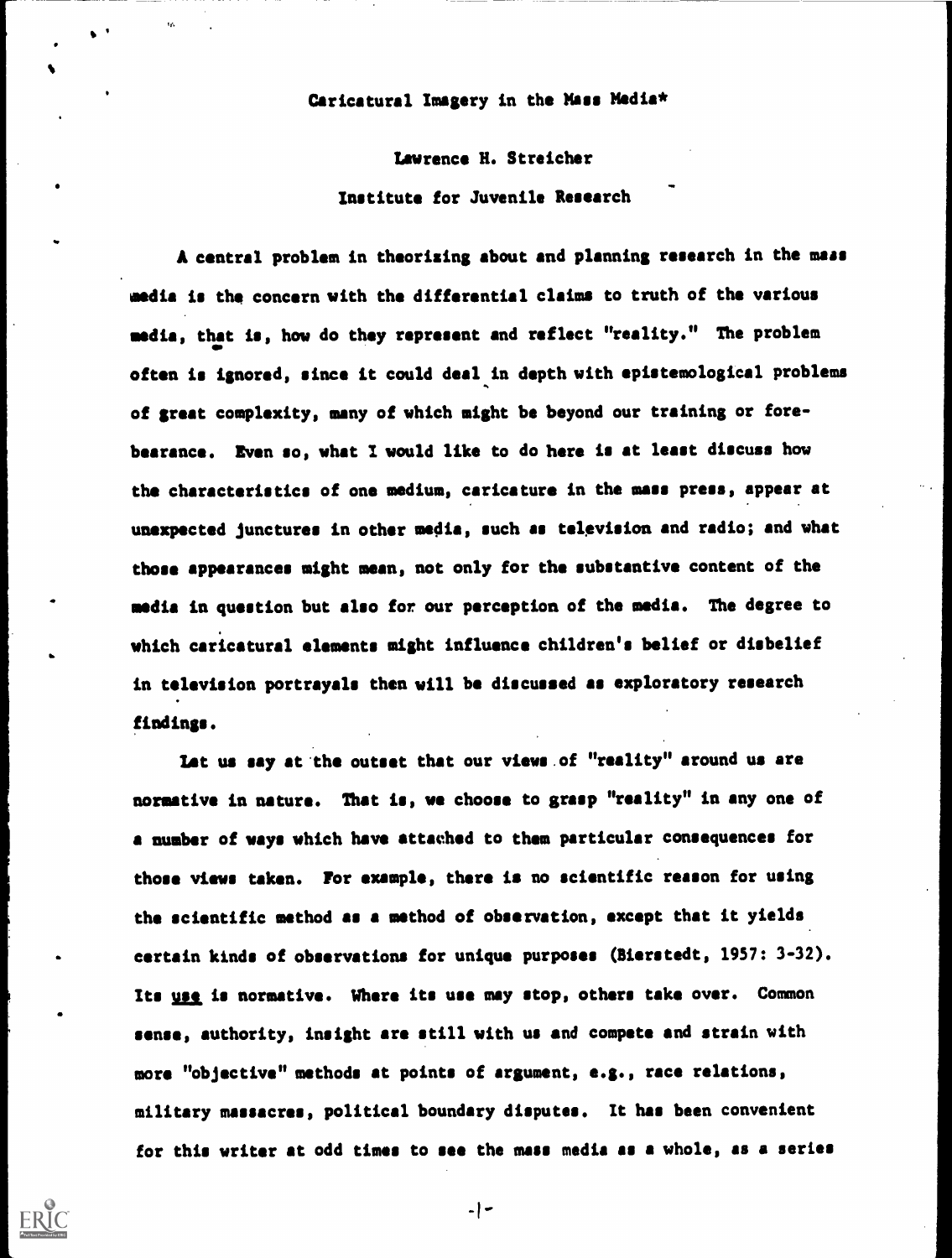of normatively organized ways also of viewing "reality" and as prepared for particular kinds or types of audiences. Television programs, e.g., appeal to certain segments of the populace; newspapers of all persuasions and lines have their audiences; magazines, we know, are consumed variously. Comics and cartoons have their following. Given what could be called a "constant reality" some media must compete, complement or be substitutes for each other, as far as they are a means of presenting or representing this reality. It would seem that at the very least all must distort this reality to some extent. Further, that a constant quality of "competitive distortion" must prevail at all times in the media. That is to say, under the special conditions of constancy of subject and except in cases where the media might appear to complement or substitute for each other in presentations of reality, they would appear to compete with each other in the manner in which presentations are given.<sup>1</sup> This particular kind of "battle-field of symbols" actually might appear to the reader to be a model of. propaganda in miniature and, in fact, in situations in which the "battle" is raised to "epic," international or dramatic political side-taking, a conflict of symbols between press, radio and television for the attention of audiences might very well be a clash of propaganda, writ large.

In these types of situations, the exercise of rules of evidence of "scientific" truth are difficult to apply to test the adequacy or the error of the generalizability of a given perspective. The consumer of dramatized or propagandized facts and their combinations is on his own or in concert with others who might persuade or "personally influence" him (Katz and Lazarsfeld, 1966). The consequences are not always or only negative. Even in "improvised news" sessions (Shibutani, 1966) the consumer of media symbols may not be far from the truth in serious encounters; and in more benign or amusing confrontations, whatever he is persuaded to find amusing,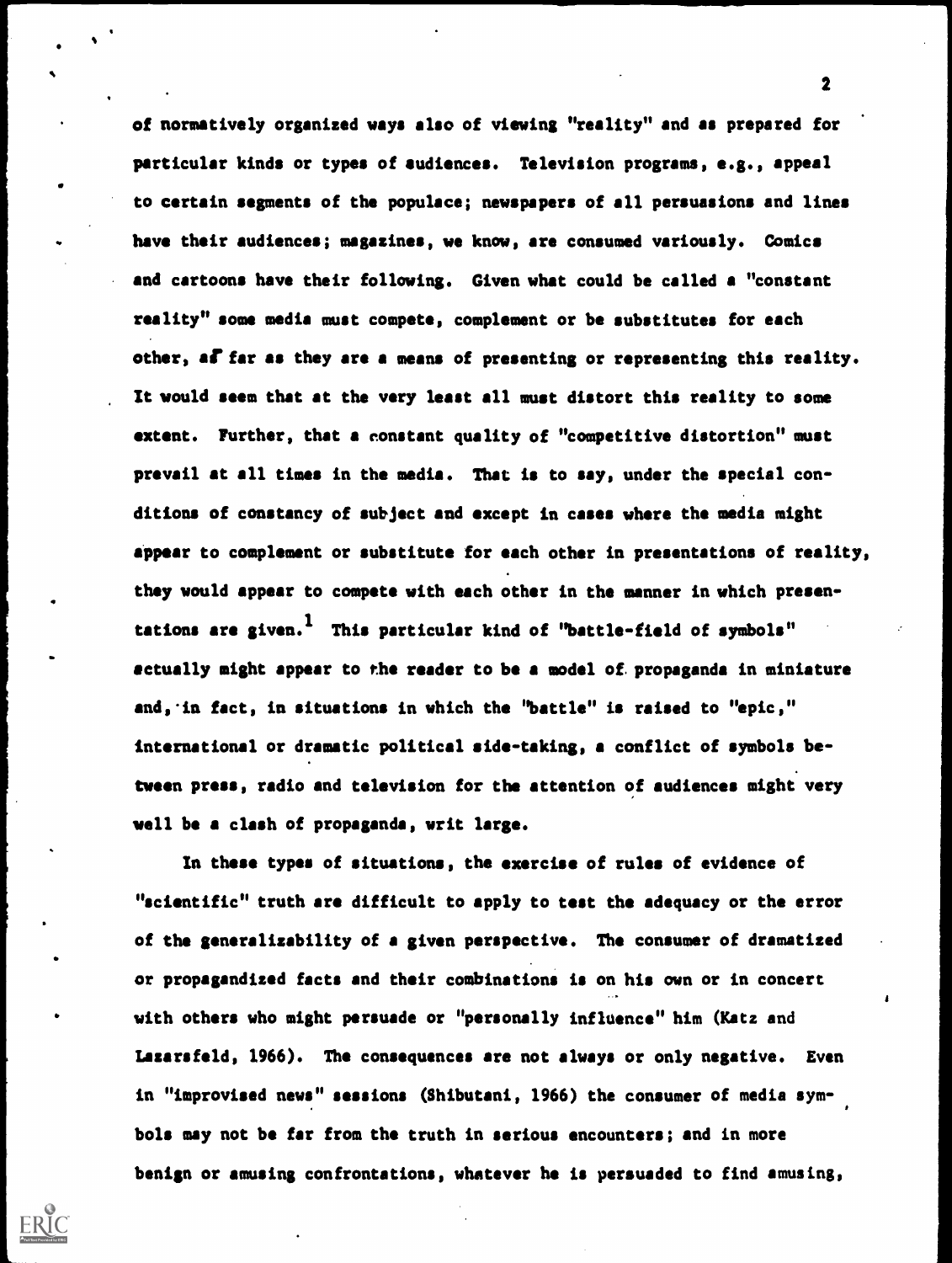seems funny enough.

#### Distortion in Media Imagery

The above situations may be included under a rubric which refers to distortions of facts or knowledge. And the negative consequences of these distortions seem at once to be dangerous and weakly valued. Distortion in the fine arts, however, may have different consequences, that is, it may embellish or transform reality into forms at once more acceptable and aesthetically pleasing to the observer. Perspectivist transformations, even sometimes unidentifiable cubist, expressionist or surrealistic concoctions represent reality,.at least, it is considered, to some. The para-art form of caricature represents a four-hundred-year-old innovation of distortion which reconciles to some extent the exaggeration of subject with the sometimes subtle appeal of pictorial and graphic imagery. Pictorial caricature, following a definition by Ashbee, (1928: 30) is "grotesque or ludicrous representation of scorn or ridicule of human vices or follies and exaggeration of their most characteristic features by means of images." .Caricature may here be stated to differ from stereotyped images in that stereotypes are typically constructed from a cluster of features seen to be characteristic of a class or category of elements and might not be exaggerated. Caricature is most idiosyncratic or unique in its presentation and the grotesque or. ludicrous depiction of satirical materials may be extremely exaggerated. What kind of distortion is asserted by pictorial caricature?

I (1967) have stated previously that:

. "Caricature may be called yet another kind of distortion, one which articulates the subject within the framework of probability, but in a unique sense. It is that in which the object is presented to the spectator in a whole, in a Gestalt sense, in the form of a type,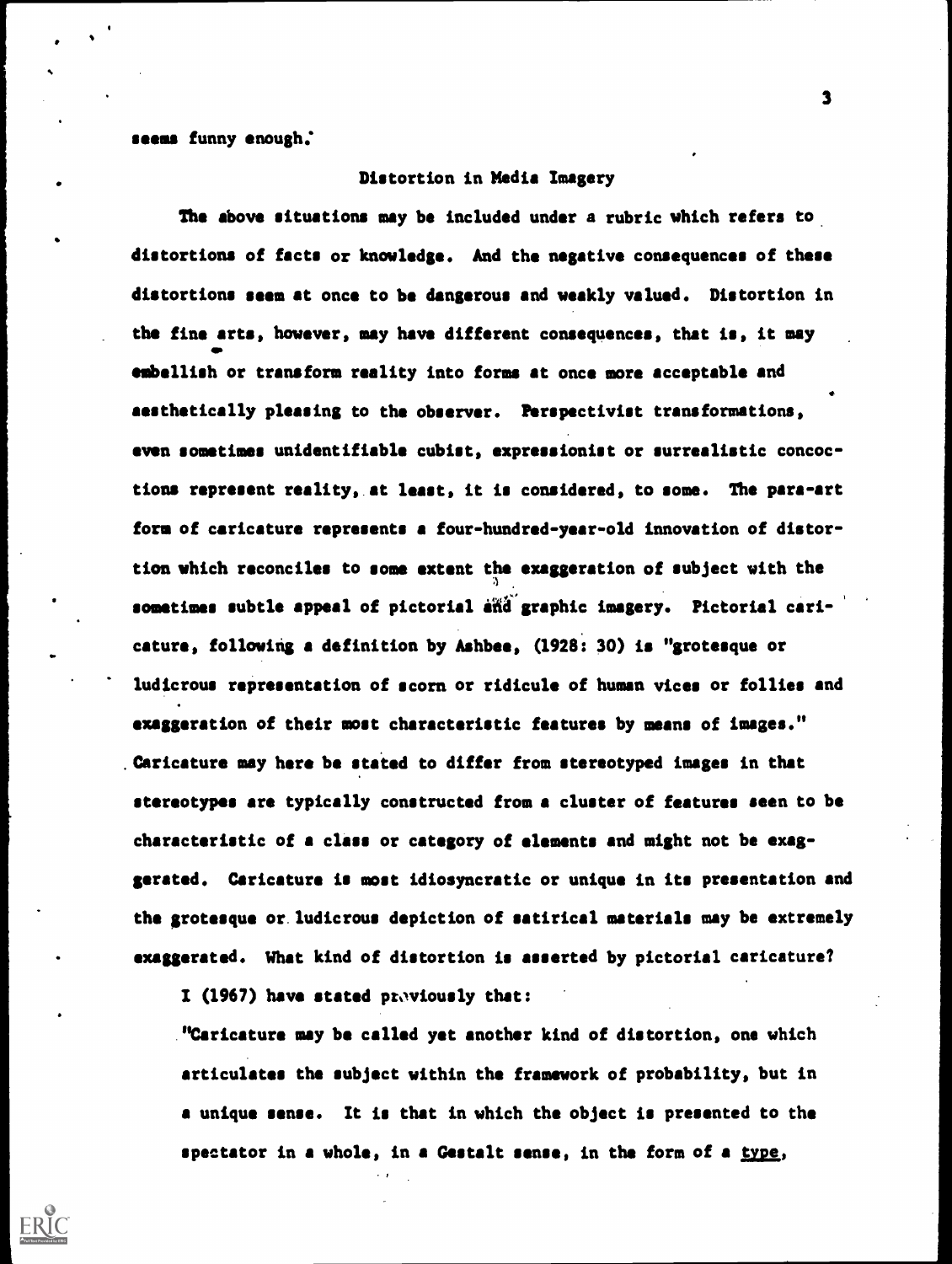artfully done with an economy of line. Perspective and natural proportions may still be exaggerated, as Born (1944) cogently suggests, but their presentation is in outline form. Within this synthesis of dimensions and economy of effort speed of identity .is enhanced by the innovation of 'tabs of identity' (Low, 1935: 18). These are hieroglyphs of idiosyncratic characteristics of a subject, e.g., Hitler's forelock and moustache or De Gaulle's and Lyndon Johnson's noses. All one need know about De Gaulle or Johnson, the 'tabs' seem to suggest, is that they have unique noses; or about Premier Ky, is that he has a well-trimmed moustache. The principle of 'economy of lines' refers to the art of omission which Adolph Menzel (1815-1905), a Swiss lithographer and painter, actually has called the art of drawing. The economy of lines does not quite reach that extreme of distortion where the person becomes unidentifiable. Distortion, after all, for the caricature must be limited by the identifiability of the person. Perhaps tabs of identity control these limits for personal characters. Some schools of modern painting, however, distort to the point of unidentifiability.... Unlike painting, the drift in caricature over the past two centuries has been toward representation, but it is not total; rather it is idiographical and typological. The movies at that point have helped train modern spectators to better appreciate these types and fleeting physiognomic expressions with their meanings and connotations. lisenstein (1898-1948), e.g., discusses and links film themes to hieroglyphical language in the movies (1959: 28-44). Personal roles and stereotypes of actors bear a close resemblance to the

 $\mathbf{r}_\mathrm{c}$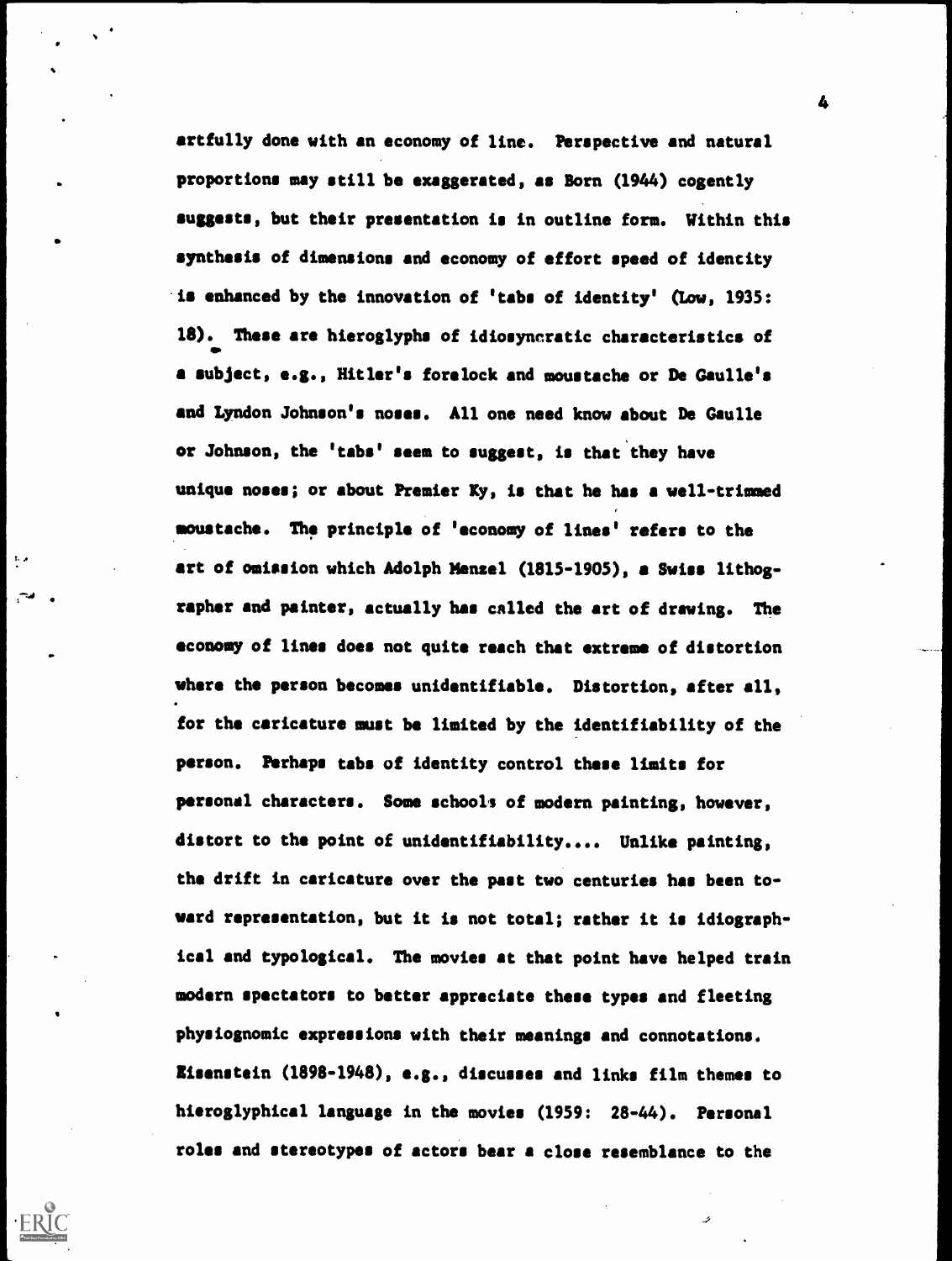role acts of Xabuki actors with their masks. Personal idiosyncrasies and expressions can be communicated effectively by such masks or types. Concern with deformation, distortion and approximation to reality by the construction of types unite science and art at this point.

"Caricature presupposes the existence of relatively fixed iconographic types in art. The development of a language of types in art during the Renaissance and Reformation was international in scope and involved artists in Italy, Germany, France, Holland and other countries Lit Europe. Ultimately, with the mobilization of man's sentiments and national armies of drafted citizen-soldiers, a pictorial press language evolved. Caricature and cartoons do seem like ancient hieroglyphics or graphical characters as a new type of pictorial language which incorporates the legacy of centuries of fine arts. Suffice it to say here that social and cultural changes over time yielded publicly available and accessible imageries. These types were appropriated by artists and became part of a pictorial language which vaulted national, literatural and linguistic barriers, expanded anonymous publics and bespoke a common culture legacy of the west derived from ancient Jerusalem, Athens, Rome and North Alpine Europe.

"In drawing, these types may be represented by standardized ideographs or hieroglyphical arrangements. Compare the innovations introduced by F. X. Messerschmidt's series of masks of facial expressions done in sculpture,<sup>2</sup> for example, to Daumier's (1808-1879) drawings of LeRoi Citoyen or David Low's (1891-1963) drawings of Hitler and Mussolini. The person becomes caught,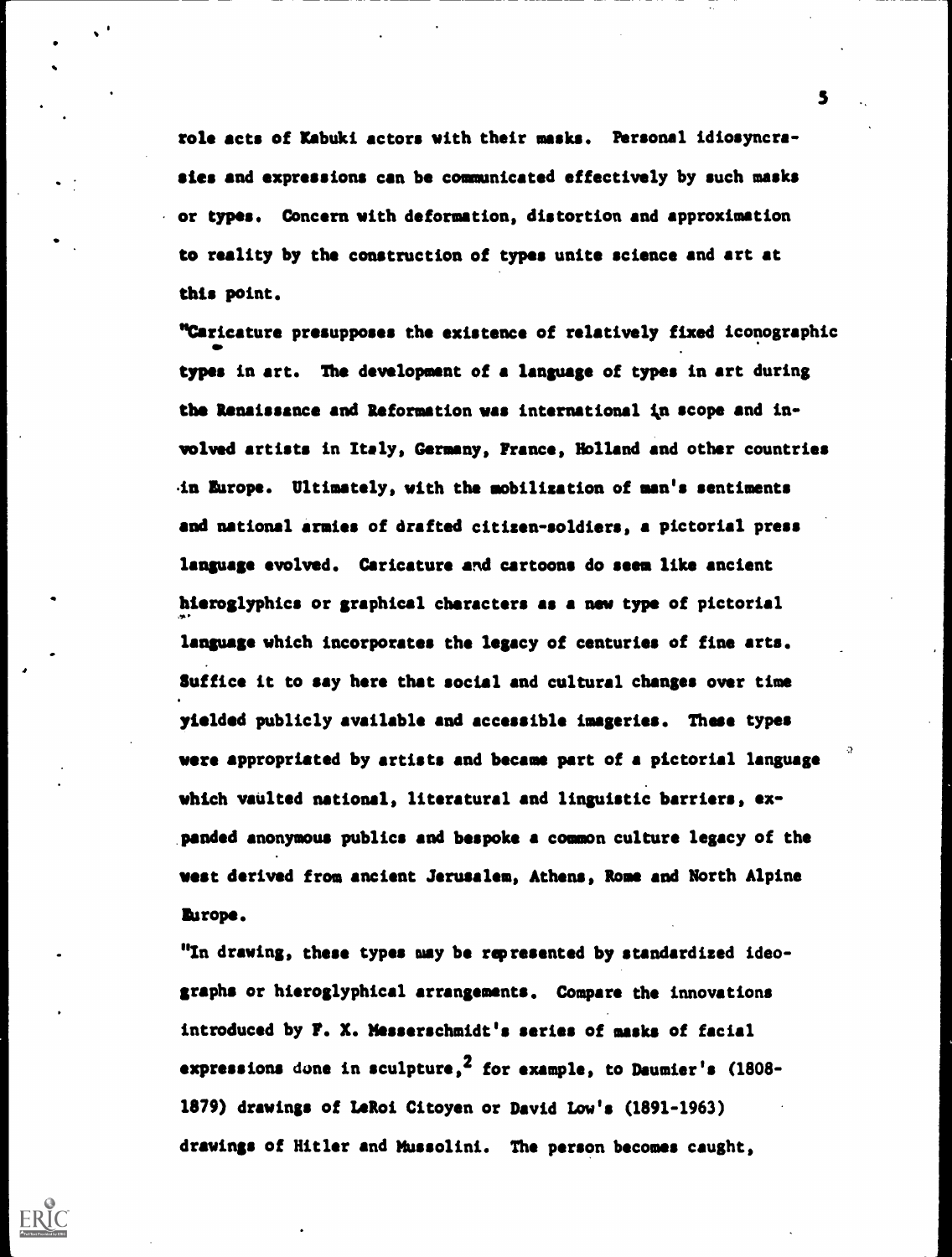stereotyped and gets cast as a type which is then interpreted. This kind of distortion is a sort of 'mask' creation which would often appear to be more 'real' than the subject's actual face with all its changeability and variations (Streicher, 1967: 436-437)."

In different words, what I am trying to suggest in the above remarks is that distortions, and competitive distortions at that, warp and bend sore communications of reality in the mass media with negative consequences, i.e., audiences and publics may at worst be relatively uninformed or informed peculiarly of the events of the day and at best, amused. In the fine arts, however, a degree of manifest distortion is expected, if not appreciated, as an expression of the artist's view to his audience. In the case of caricature, emergent and refined distortion in its presentation over the centuries has come to represent the finest expression of caricatural imagery and is peculiarly appropriate to its scare.

And to contrast: we would not expect a caricatural-like rendition of the news or of politi 11 events, that is, a hieroglyphic or idiographic or type -like presentation, e.g., "armed conflict as a circus." And where it does obtain, one might think it "incomplete" or "strange" (if there were access to other standards of comparison). The "facts" of political and social life are not caricatural and, further, not artful (in the sense of distortion) but they could be aesthetically pleasing, e.g., "the beauty of peace." And we would not expect **artful** presentations to be reported as journalese expressions or wire service items (except as "news"), e.g., " Picasso invades Chicago" as over against "Picasso exhibition unveiled." On the other hand, news of the day, issues, figures, are caricatured; and much caricature is aesthetically pleasing, creative, innovative - artful.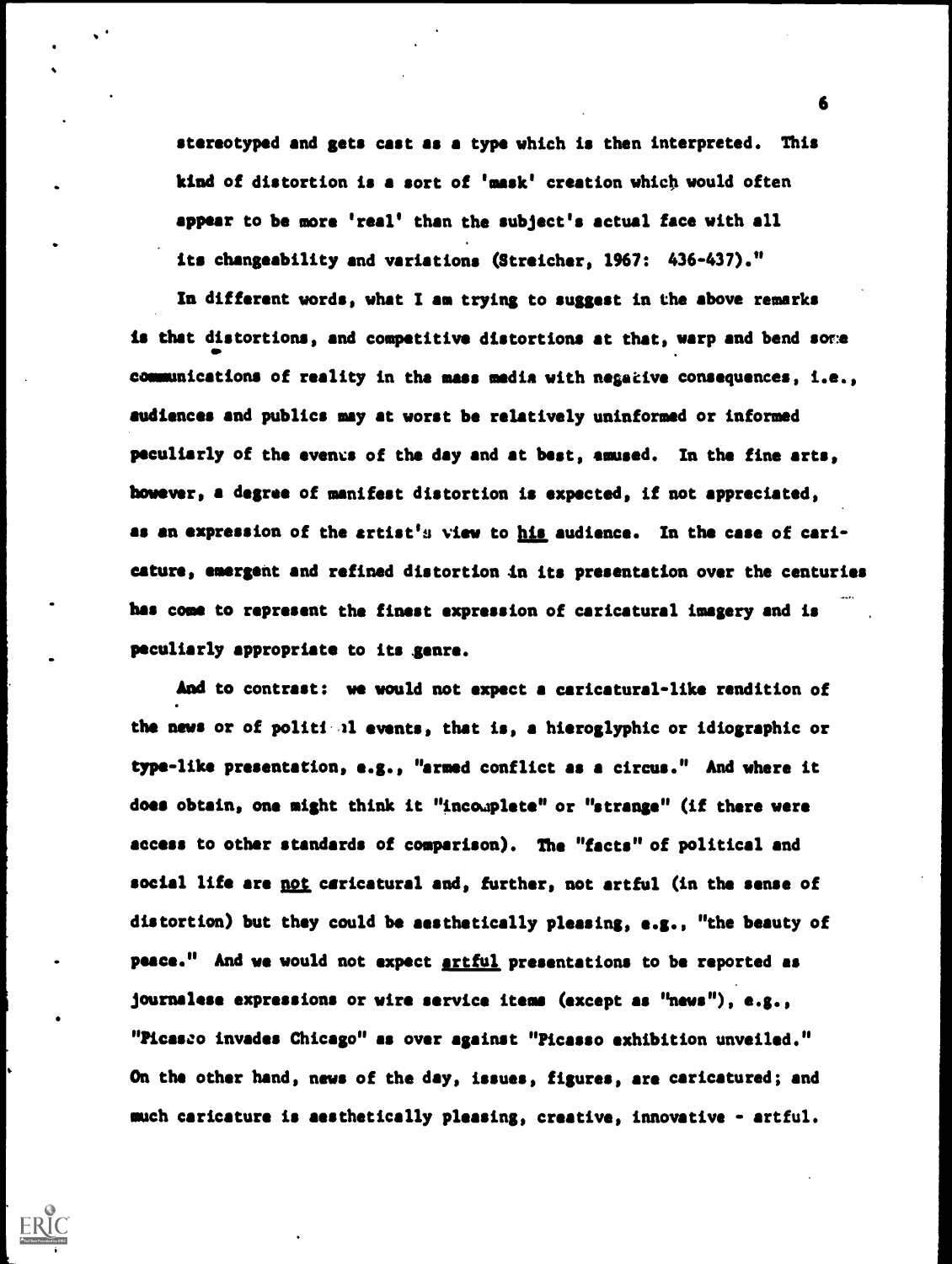#### Caricatural Elements in the Mass Media

What kinds of caricatural elements are found in the mass media? And what could be possible consequences for such discovery, both for the program contents and cognition of the viewing audience?

We argue at this point that caricature and its distortion are expected and appropriate in their appearances in the mass press. One expects to see a David Levine caricature of President Richard Nixon with a ski jump of a nose and a paunchy smiling face attempting to communicate a very mean man. The famous Levine drawing of Nixon eating grapes during the grapepickers' strike symbolically communicates the image of a callous national executive (Levine, 1970: 8). But caricatural distortion of character and plot in other media, such as television and radio, could have ambiguous consequences, especially in program contexts presenting nominally "real life" situations. Programs with these elements may be unbelievable; distorted characters types may delude or persuade viewers of the types represented; and repetition of such caricatured presentations finally may be boring. But extremely caricatured presentations could be amusing over time and serve to balance partially caricatured ones.

The case for the appearance of caricatural elements in  $r > 16$  was stronger before the advent of television. Television to a large extent has replaced radio as the main informational and entertainment source in the mass media. But "vocal caricatures" on radio and in our immediate past were employed frequently for typecasting and placed great reliance on the imagination of the listener to extend or limit the boundaries of the type. Heroes such as Superman or the Green Hornet had strong virile voices and a galaxy of sound stagings to reinforce their types. Rochester, on the Jack Benny show was a funny (to some) type of a valet manservant.

 $\mathbf{r}$  and  $\mathbf{r}$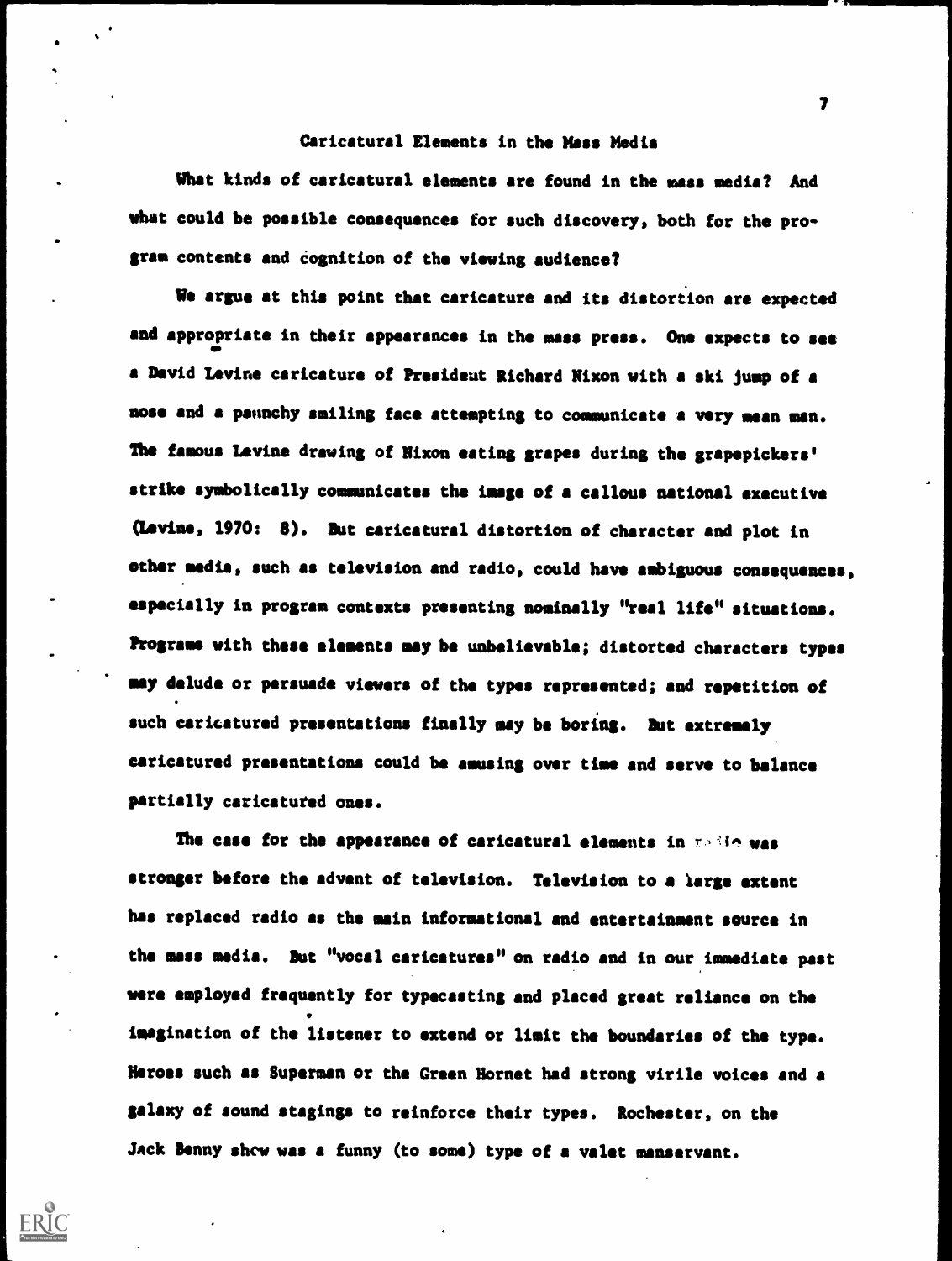Mike Nichols and Elaine May, largely in nightclubs and recordings, actually played out the roles of several types, including over-protected sons, doctors, lovers, consumers, parents. Perhaps their great appeal was due to the coalescence or actual resemblance of their dramatized types with the reality experienced by great numbers of listeners. Occasionally, they still are heard on recordings. Bob and Ray vocally caricatured a display of types including perplexed citizens, confused and "conned" consumers. During appearances, vocal caricatures serve to pluck out from the flow of radio talk and at staged times a selection of types serving as kinds of punctuation points in programming. Combinations appear at which we may only hint or point for now, which seem to be greatly innovative and communicative of certain relationships beyond the simple exposure and maintenance of a single type. Rochester, above, e.g., serves as a kind of foil to Jack Benny to reflect Benny's supposed miserliness and conservatism. Doctor Watson in the Sherlock Holmes mystery series serves a similar function to Holmes, that, is, he demonstrates Holmes' brilliance in crime detection by serving the role of helpmate, gentle bungler and constant admirer of Holmes' genius. Holmes performs in front of Watson and Watson is Holmes' spokesman but is no marionette, since Watson is a competent professional (medical doctor) in his own right. Rochester and Watson serve roughly the same functions in radio as did Colonel Blimp for Low in Low's cartoon series and single drawings. But Blimp was put to the extreme of caricature and was made a fool in front of Low, who, in his drawings, played the role of the "confused citizen" (Streicher, 1965). In the Fibber McGee series, McGee played the role of the "put-upon" and impractical homeowner, his "tab of identity" being the door opening on the resultant crash of an overstuffed storage closet. Charlie McCarthy, the ventriloquist's dummy, was the sarcastic commentator

Тя.,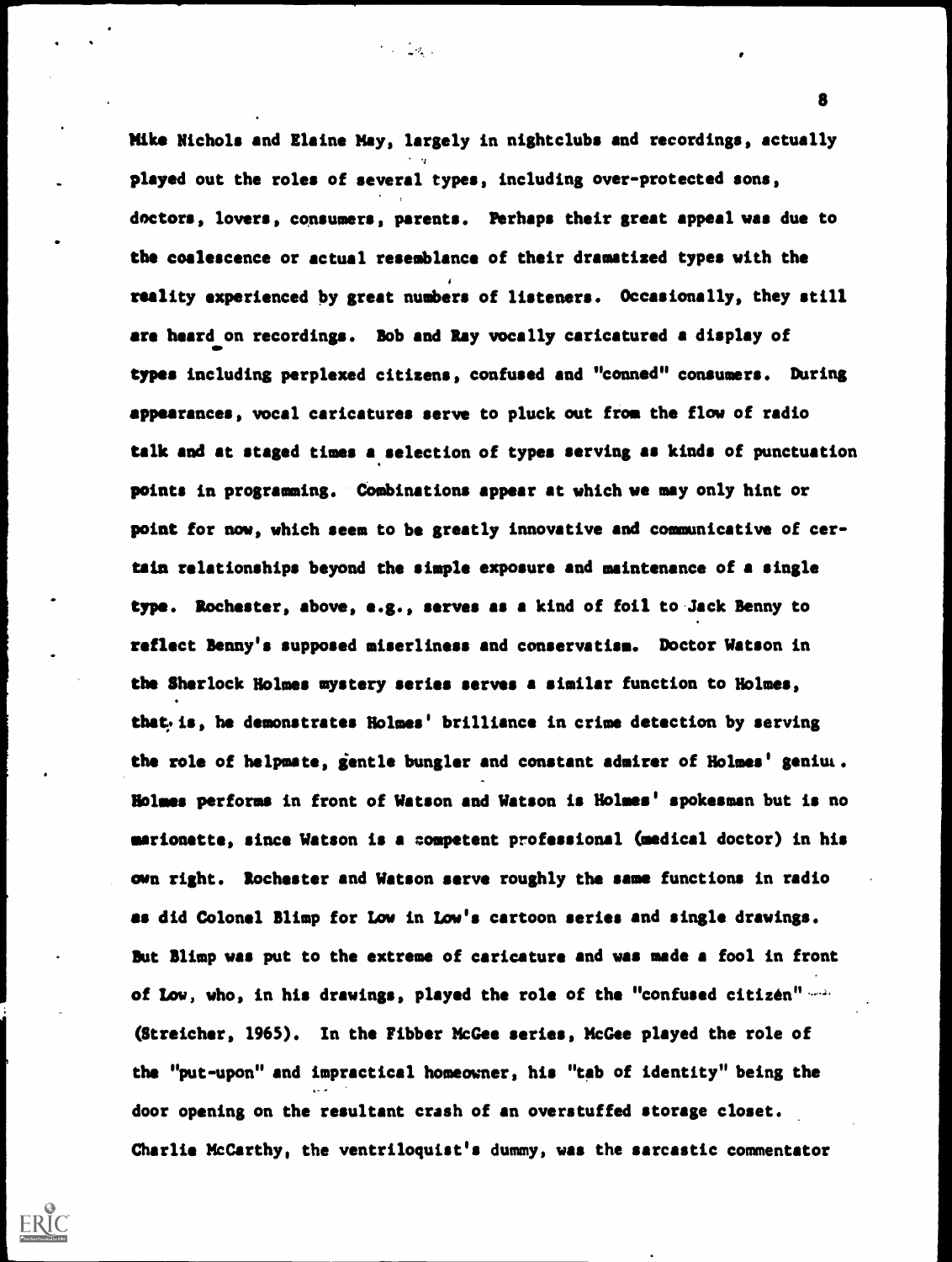on passing events and people. Allen's Alley was a showcase of such types. And there were many more.

Commercials in radio could perhaps be the model case of vocal caricature. With no vision and the necessity to define roles quickly in expensive radio "spots" and to make for high persuasion, it is incumbent for types to be distorted for quick identification and "punch." Hence, the necessity for salesmen to be typed as fast talkers and glib; the consumer to be gullible and accepting; the information giver to be extremely sincere, the receiver to be trusting and childishly questioning, "And where do I go to get my loan?" Radio commercials tend to sound like accomplished facts and their distortions therefore quite real.

Vocal caricatures demand great deal of imagination, not only in the sense of the content of the communication but in the predicted (if successful) amount of the outline or chiaroscuro left to the imagination of the listener. The play of voices to create not only vocal but graphic stereotypes of course must be seen as a necessary preliminary for the consumption of television. The "competitive distortions" mentioned above, however, even when both media are talking about the same thing, must appear difficult for the listener viewer to reconcile. The duet between vocal and graphic caricatural elements, the possible disharmony between radio and television, could result in a panorama or parade of types which creates its own world of distortion. The concatenation of radio and television types permits choice of consumption and belief of stereotype; but it might at the same time drive the consumer back to the dreary world of "real reality" where the media types are laughed out of belief.

#### Caricatural Television

Family comedies and soap operas are clear vehicles in television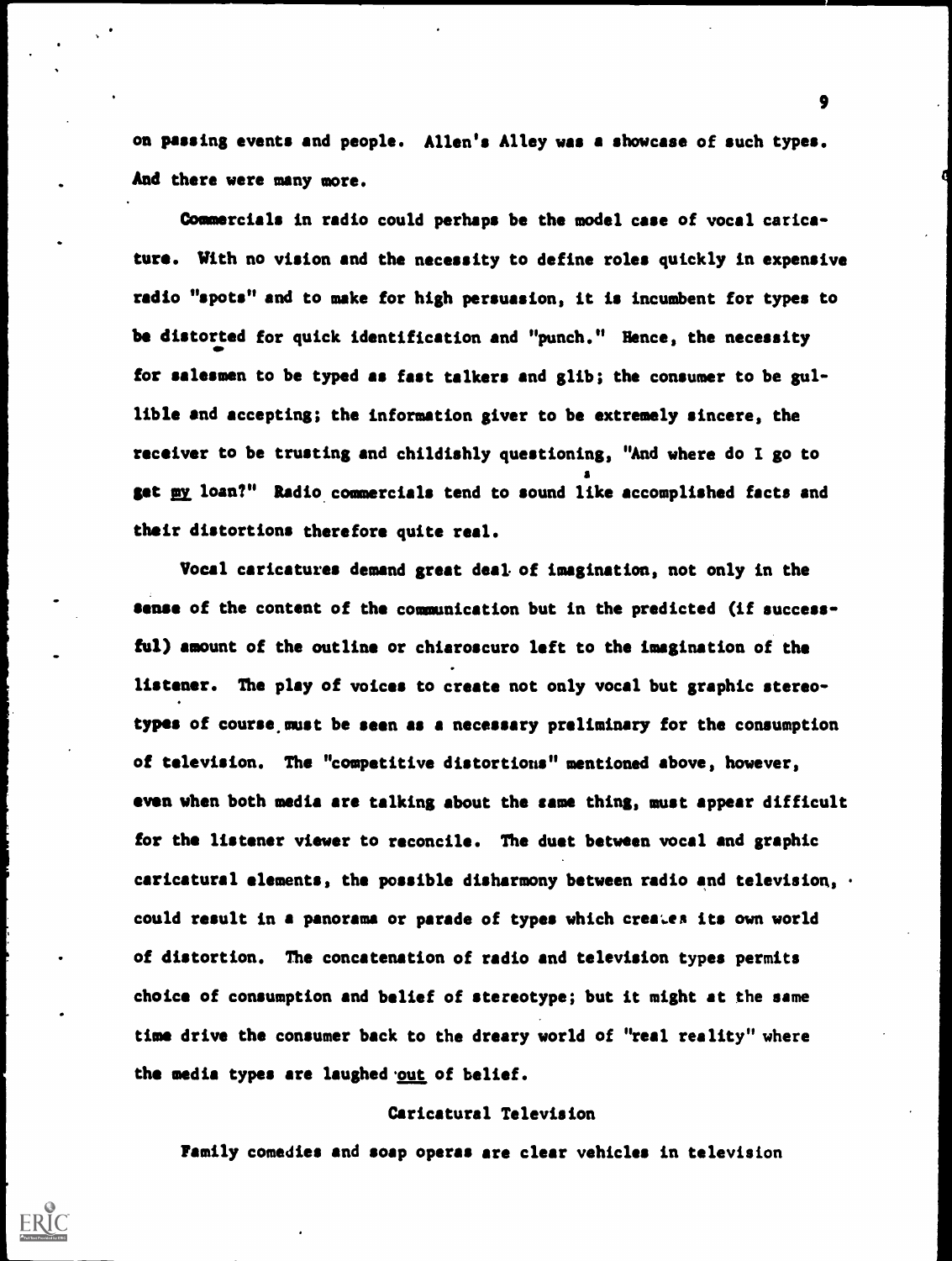presentations for caricature. Cartoons and cartoon series, per se, such as "Cartoon Town" or the "Flintstones" literally are origins of caricatural imagery. Their facile linkage to modern concerns could serve not only as a relaxing agent for adults, but as an appropriate learning mechanism for cultural imagery for children. Adults, perhaps, might find a dose of Saturday morning cartoons relaxing in the sense that so much of the imagery leaves little to their (learned) imagination and seems, therefore, appropriate and familiar and requires little effort to enjoy.

A family comedy, such as "My Three Sons" with Fred MacMurray as the head of a middle or upper middle class family provides a rather flat and benign model of a father who attempts to deal "rationally" with his family and with a bare minimum of disruption. There are no great crises and the participants are pictured hardly as disturbed, deprived or conflictful, troubled people. Perhaps it is that sensitive research might d'scover that truly this model of "clean disturbances" prevails in our culture. The stereotype presented in this drama certainly would seem to lull some but not others for whom daily life is a bit more calamitous if not entirely emergent and dependent on unpredictable or unanticipated contingencies, aside from the perhaps boring but dependable daily routine of family life. What seems to be lacking in the benign stereotype which contributes to its caricatural qualities is precisely this aspect of the humdrum character of daily life or even the appeal for some of this flatness. Of course, one may argue about the aesthetic or commercial necessity for such "clean" presentations; the point here is not that (except in part). But rather the divorce from experience which appears to provide amusement in these dramas and a bit of identification but also a way of (for want of a more polite word) degrading viewer integrity. The dramas may tickle; but they also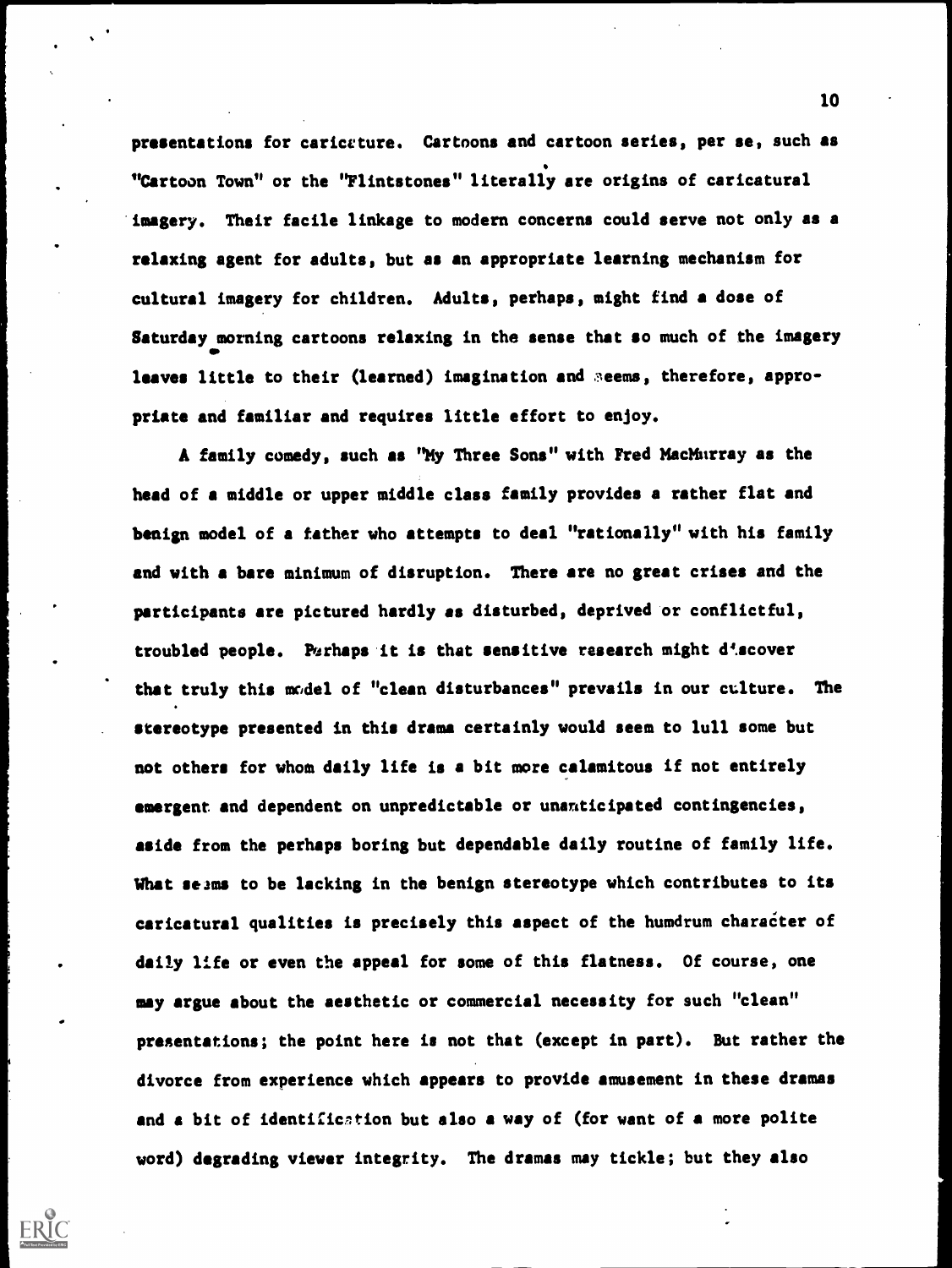taunt the viewer not only as a moral lesson but as experiences to which he might hardly succeed.

In the case of "soap operas" such as "As the World Turns" or "Love Is A Many-Splendored Thing," the argument typically is made that their appeal is based on the imputed fact that especially housewives are able to identify with certain character roles in the programs, such as the "ever-noble wife" or the "ill-treated husband" and that the programs serve as vehicles for housewifely projection of all sorts of desires and malaise. What is at once striking about the "operas" is the apparent "flatness" of the drama. The constant tenseness of the presentation which runs as a rope from one day to the other and the stereotypicality of almost all the principle actors is the outstanding quality of the caricature here. The either very poor or stage managed strain provides an almost para-clinical setting in which mightily stressed people attempt to play their roles. A better contrast might be prepared if we were able to see comedies of this genre comparable to those which can be contrasted with some of the classic monster roles and presentations such 'as "The Munsters" or "Bewitched."

In television cloak and dagger shows, villains and crooks, local and international variety, are suspicious, cunning, plotting and constantly ready to hurt, destroy, wreck the lawful protagonists. In the case of Al Mundy in "It Takes A Thief," Mundy is humanized and made to play the part of a thief who is sensitive, loving and lovable, attractive, competent to a fantastic degree in his "trade" and, of course, does it all for the SIA, a thin ploy for the United States Central Intelligence Agency. Virility, erotica and thievery are put in the service of international (USA) justice. The extreme example in television fare would seem to be the program "Get Smart," a "compleat" caricature and lampoon of the cloak and dagger genre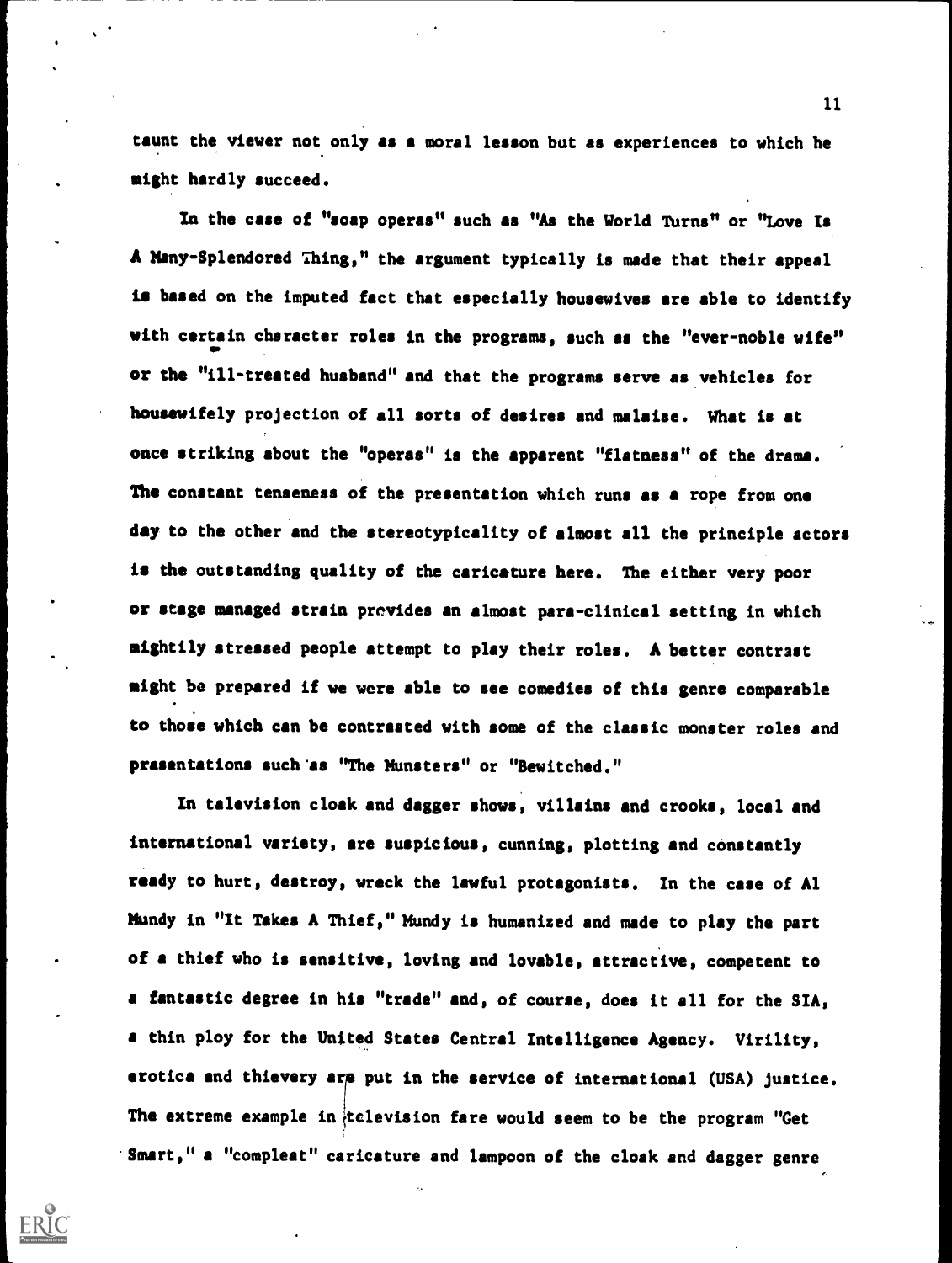presentations. A more "moderate" example is "The Man From U.N.C.L.E." This cycle of programs to varying degrees caricatures plots, characters and issues.

It seems likely that televised news presentations appear at the probable low end of frequency of caricatural appearances. However, some elements are found in the extremely funny, friendly or sexy weather people, perhaps as a balance to the relative unpredictability of poor weather. Additional examples are found in "clean, young men" to handle sports announcements as models of "athleticism" when "ordinary" males or females would seem to qualify for the task. Documentaries, travelogues and nature studies, e.g., "The'Undersea World of Jacques Costeau," are almost devoid of caricatural elements, except perhaps in the Disney-type animal stories in which Disney concoctions of woodsy creatures demonstrate human qualities.

A high presence of caricatural elements tends to lead to unbelief in certain kinds of television presentations or scenarios but may amuse, or familiarize or calm the listener, e.g., "spoof" shows, such as "Get Smart." A relatively low presence of caricatura1 elements tends to lead to belief in certain kinds of television presentations of scenarios andmay truthfully inform the viewer of the unambiguous elements of a particular perspective, e.g., news or documentary shows. A varying number of caricatural elements in television presentations could transform the originally intended purpose of these presentations toward either belief or disbelief in the presentation, e.g., dramas or situation comedies. In other words, particularly crucial or important roles may be caricatured (or not); central issues or plots may be caricatured (or not). Selective caricaturing may or may not push a program toward credulity, e.g., dramatization of historical events, Joan of Arc.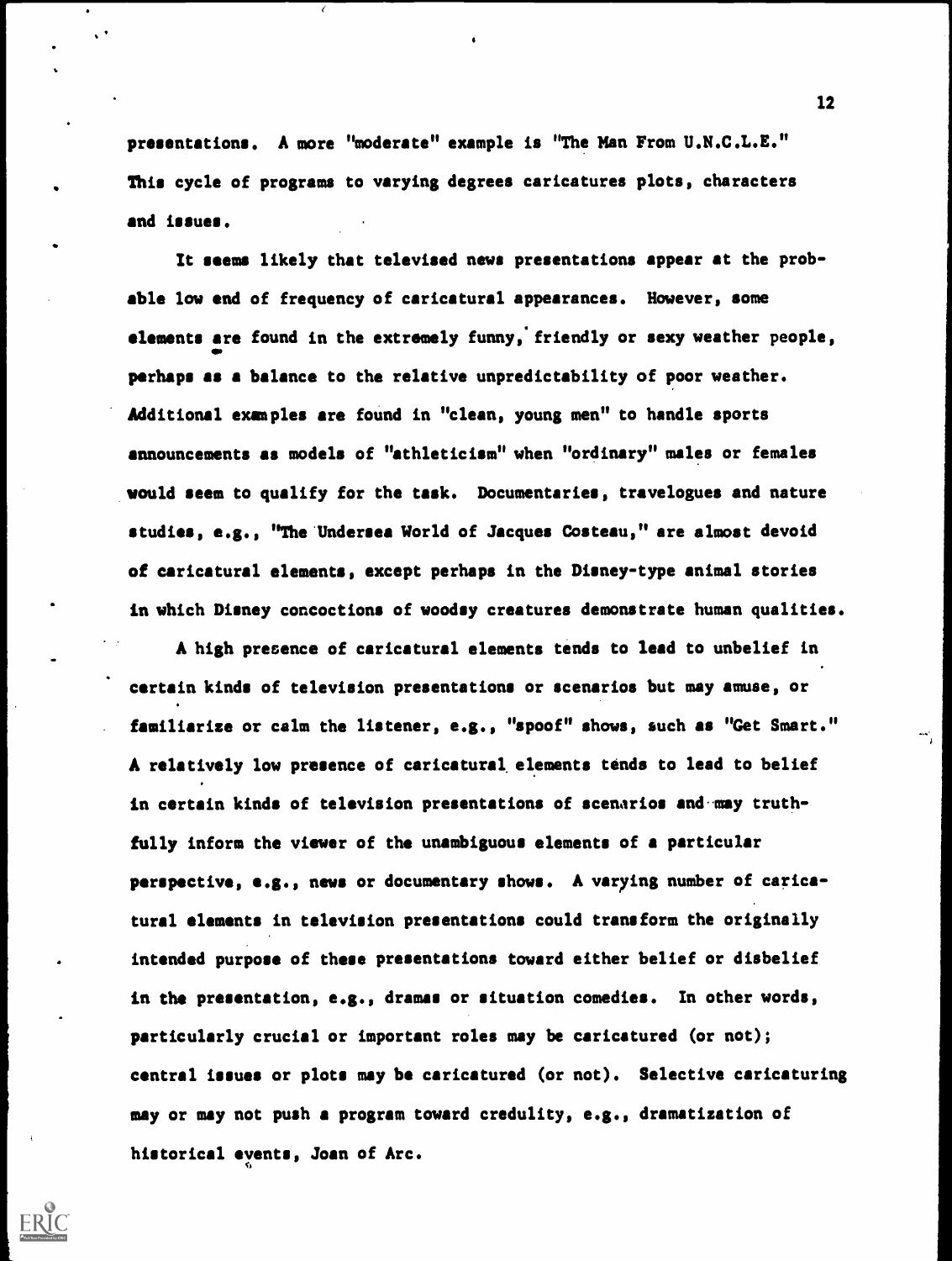It would appear that caricatural elements could distribute themselves in a more or less orderly fashion within particular classes of television presentations. All the above assertions, of course, require additional definition and research. It might be stated here, however, that the continued and increased frequency of caricatural elements in television presentations (cross sectional, comparative and cross-cultural research needed here) would seem to be contrary to any 'idealized versions of television flexibility, malleability or innovativeness, in general, e.g., McLuhan (1965: 308-337). Caricature redefines television and high presence of these satirical elements could lead to rigidity in typing of characters, plots and issues and a certain lack of freedom in rendition of narrative. But for mass audiences, ease of recognition of diverse but limited-innumber types might facilitate receptivity and impact of narrative, across differentiated publics and political boundaries. Certainly, this could be an aid to communication.

But after some period of time of continued caricature of types, in general it would appear that possible satire would lead to degradation of the type, if not the total class of such characters. Repetitive and consistent typing could be a source of television degradation in general, e.g., "Beverly Hillbillies," where characters initially amuse, eventually bore, the viewer.

In a dramaturgical context, however, this may not be so negative in character for television. Certainly, we have implied that caricature and large amounts of caricatural elements do not belong in televised imagery. But caricature in newspaper context/mass press also unmasks. "See," the caricature would seem to say, "This is the way this guy or plot really is. This is the true truth." "And see how funny it is?" "Let's laugh together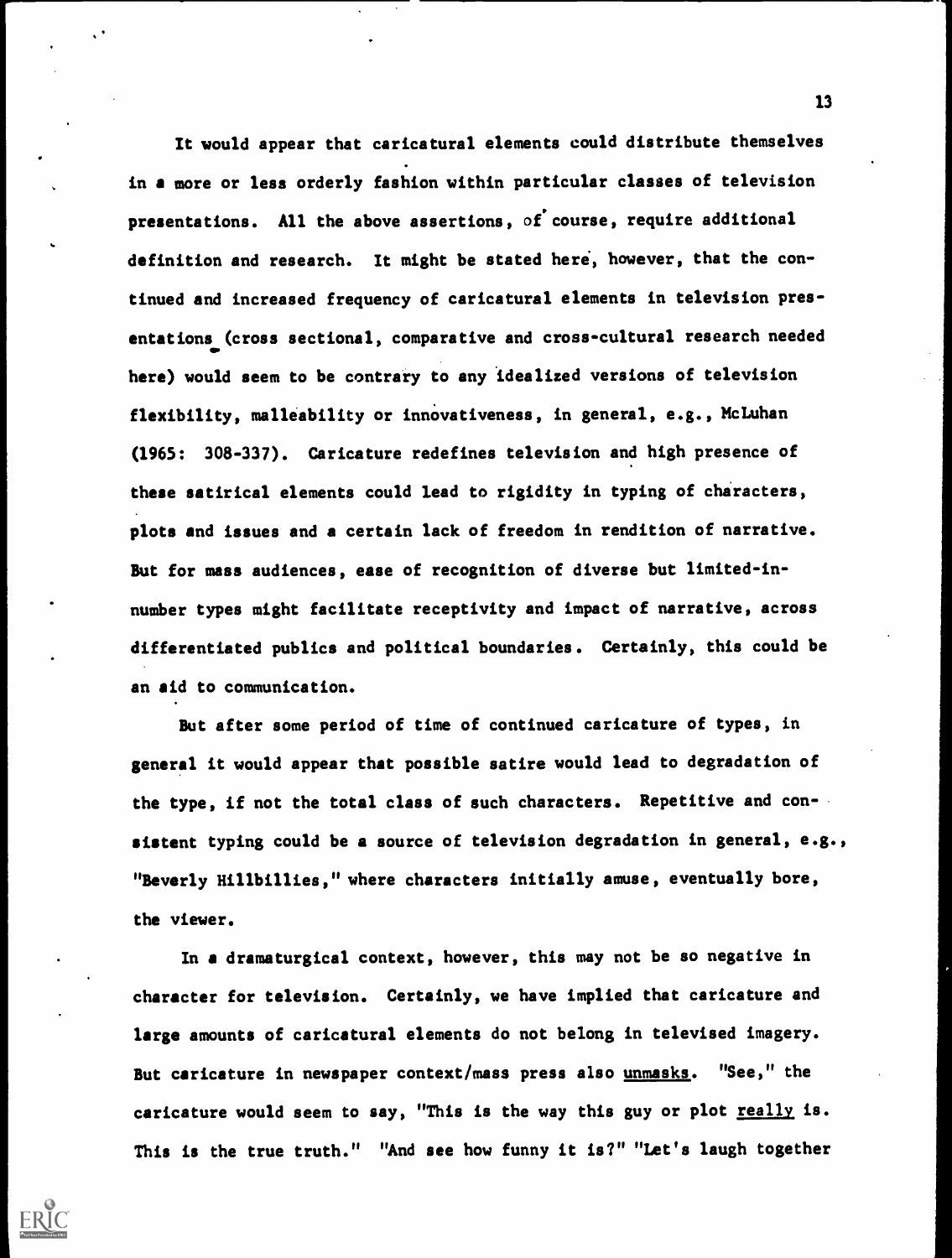at it." Perhaps it is that television could present unique opportunities for staging and control of the limits of credibility by artfully inserting caricatural elements as foils or balance to genre or type presentations, as might now appear to exist piecemeal. In this fashion television not only presents factual and documentary presentations but also amusing and entertaining ones which laugh the actors into the credible court of the AID viewer, and thus make possible more powerful impact. Factual/informative presentations could lead to entertaining/believable and purely fanciful/ innovative imageries without consumer/ viewer doubt or confusion as to contents.

The movies, of course, employ type-casting and caricature as central thematic structures; and movies undoubtedly serve as models for television presentations, of all sorts. And as we have previously stated with reference to Eisenstein, movies have trained "modern" spectators to understand social types and physiognomic expressions. It should be stated here that movies also have trained viewers of television to consume that medium. And if we are to understand and research caricatural elements thoroughly, it must be that movies and television could be seen as coalescing sources of such idiographs. 'Caricature is seen here as having wended a broken line of development from a playful pursuit of elitist and sometime profes-  $\mathbf{r}$ sional cognoscenti of the fine arts in the sixteenth century to a public communication which has its loci not only in the mass press of the nineteenth and twentieth centuries but also in elaborated form in other mass media, such as television, radio and movies.

Exploratory data deserve to be reported here which have some bearing on the above questions of belief and disbelief and entertainment of television presentations in which caricatural elements might be present.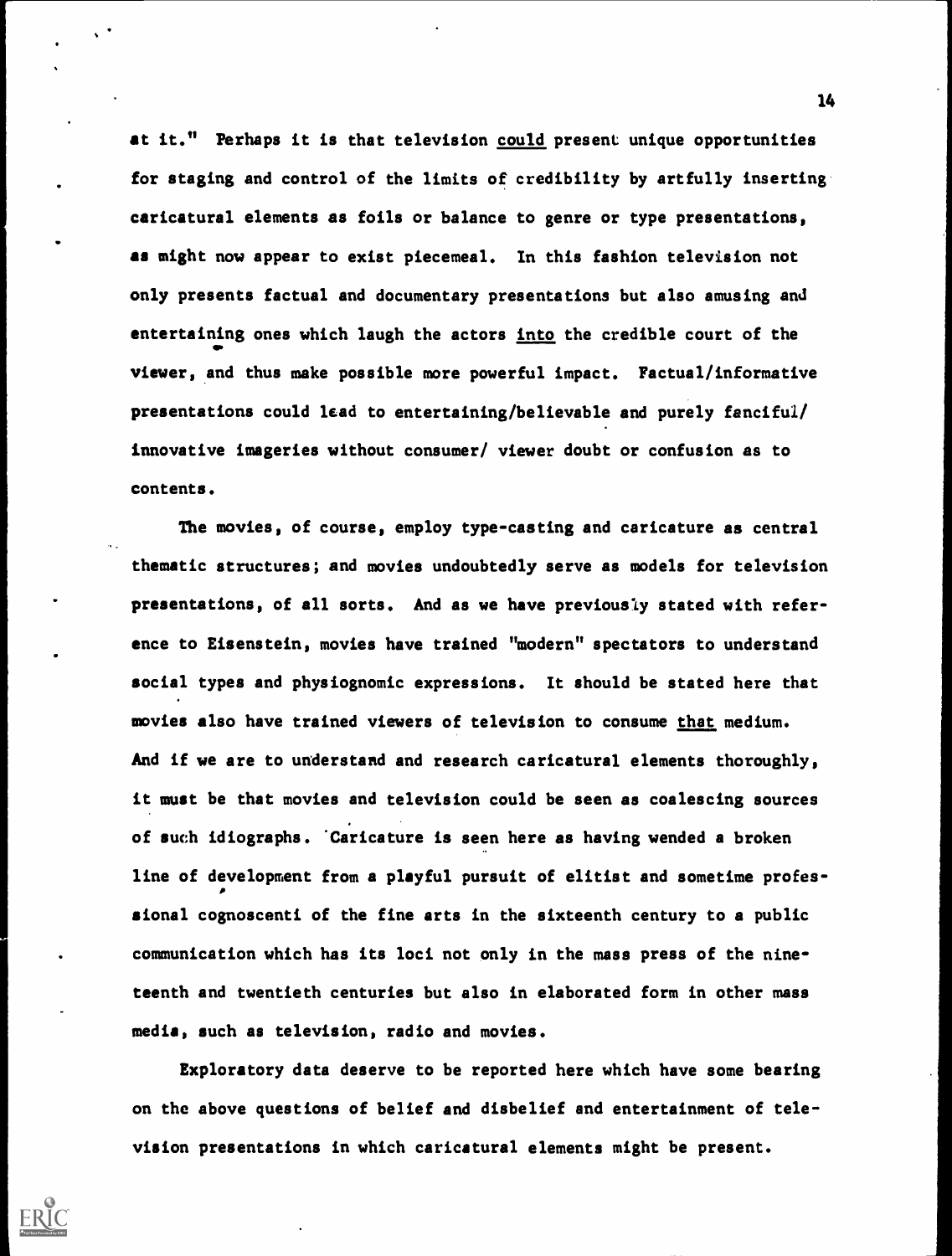#### Children Talk About Television

Open-ended interviews carried out in summer of 1970 in two summer day camps, one for boys, 6-12 years-old, the other for girls of the same age, revealed interesting ways in which these children in a preliminary salient fashion defined certain television characters.<sup>3</sup> The subjects came from upper middle class backgrounds in one of the wealthiest suburbs in a major metropolitan area. The interviews were conducted with groups of four . children each to ascertain in an introductory and casual fashion the way in which children in small groups talked about what they thought, liked and disliked about television presentations. The matter of veridicality of television presentations is relevant here.

In our first attempts to understand what the children were attempting to say about television in the taped interviews we imposed a crude set of criteria apparently used by the children in their assessments of the truth- . fulness of television presentations. Rationale for these criteria were implied and abstracted, from statements of the children rather than overtly stated, per se, Thus, far, at least four criteria have been inducted from readings of the responses to the questions on the credibility of television programs: 1) external verification; 2) internal verification; 3) validation by authority; and 4) dramaturgical interpretation. In the case of external verification, a plot, personage or event is assessed on the basis of the respondents' actual sense experience of the phenomena or aspects of it.

"This guy can concentrate hard and he makes all the people disappear. You can't really do that. You concentrate hard at school."

"We're not goody-goodies like they show in the 'Brady Bunch.' If they come home, they are never dirty."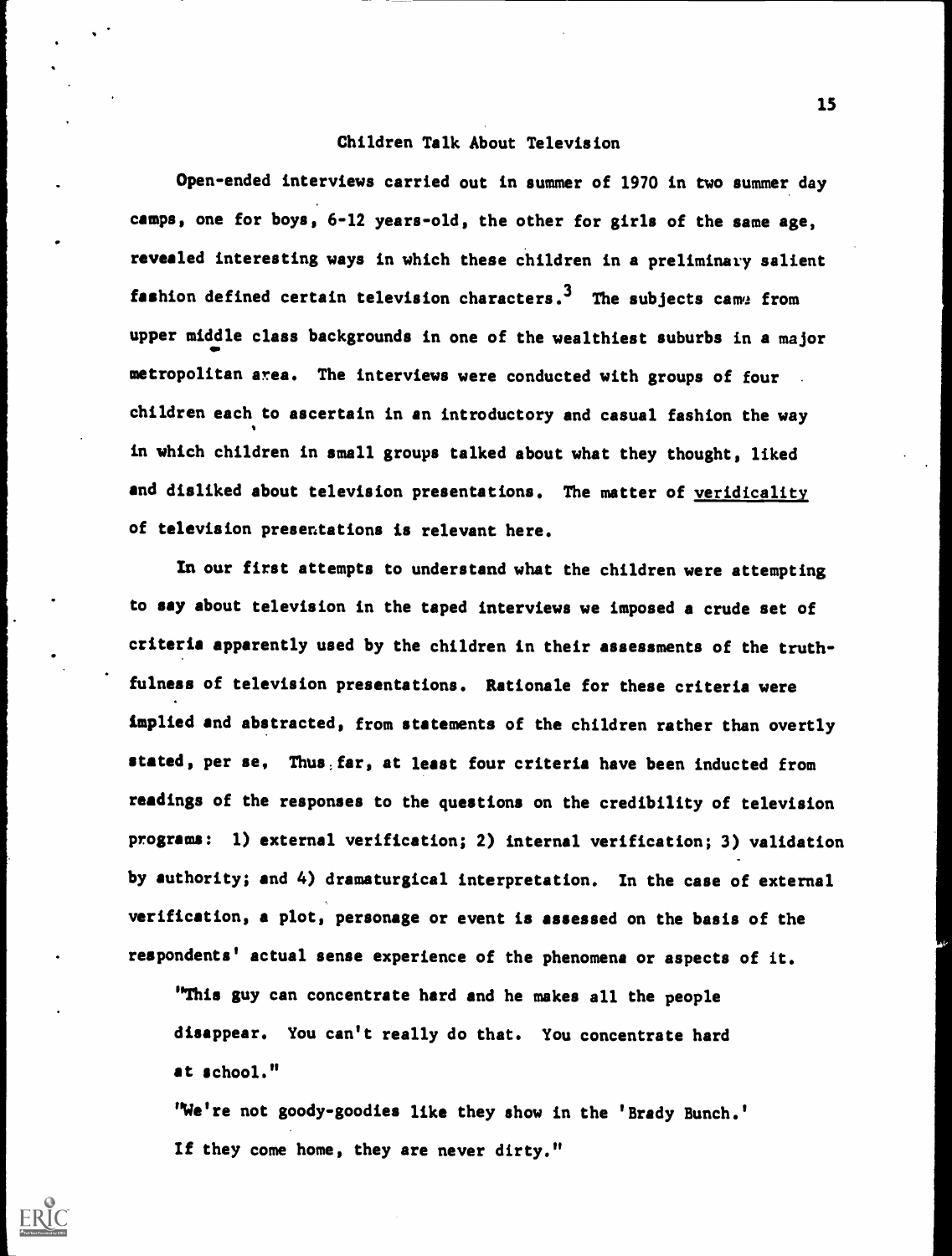The case of internal verification includes rejections of incidents or themes due to lack of consistency or coherence in the patterning of events themselves or patent absurdity.

"I don't believe Mannix. In one show he's dead and when it continues, he's alive."

"I think things they prove--like the National Geographic. They prove it. They prove what they're saying. And some commercials they prove--and I believe when they prove because they prove it in a well way."

The category of validation by authorities includes incidents or'themes rejected or accepted as true because they are said to be so by some apparently adult authority.

"You have to believe the commercials unless they are unlawful because the law is that everything has to be true that they put on."

"Some war movies at the end. They say this was true and that these men were so and so,"

(Frequently, programs like the "F.B.I.," a dramatized and positive imagery of the Federal U.S.A. law enforcement agency and "Adam 12," the same for a localized urban [Los Angeles] police department are said to be true because it is so stated at the beginning and end of the program.)

The criterion of dramaturgical interpretation represents a case in which the \*ruthfulness of an event, person or plot is based upon the children's incipient awareness of the necessities and conventions of dramatic encounters.4

"Like on Mannix. He couldn't do all those things. He's probably got a stunt man. But they always make it.... It couldn't be him

 $\mathbf{r}$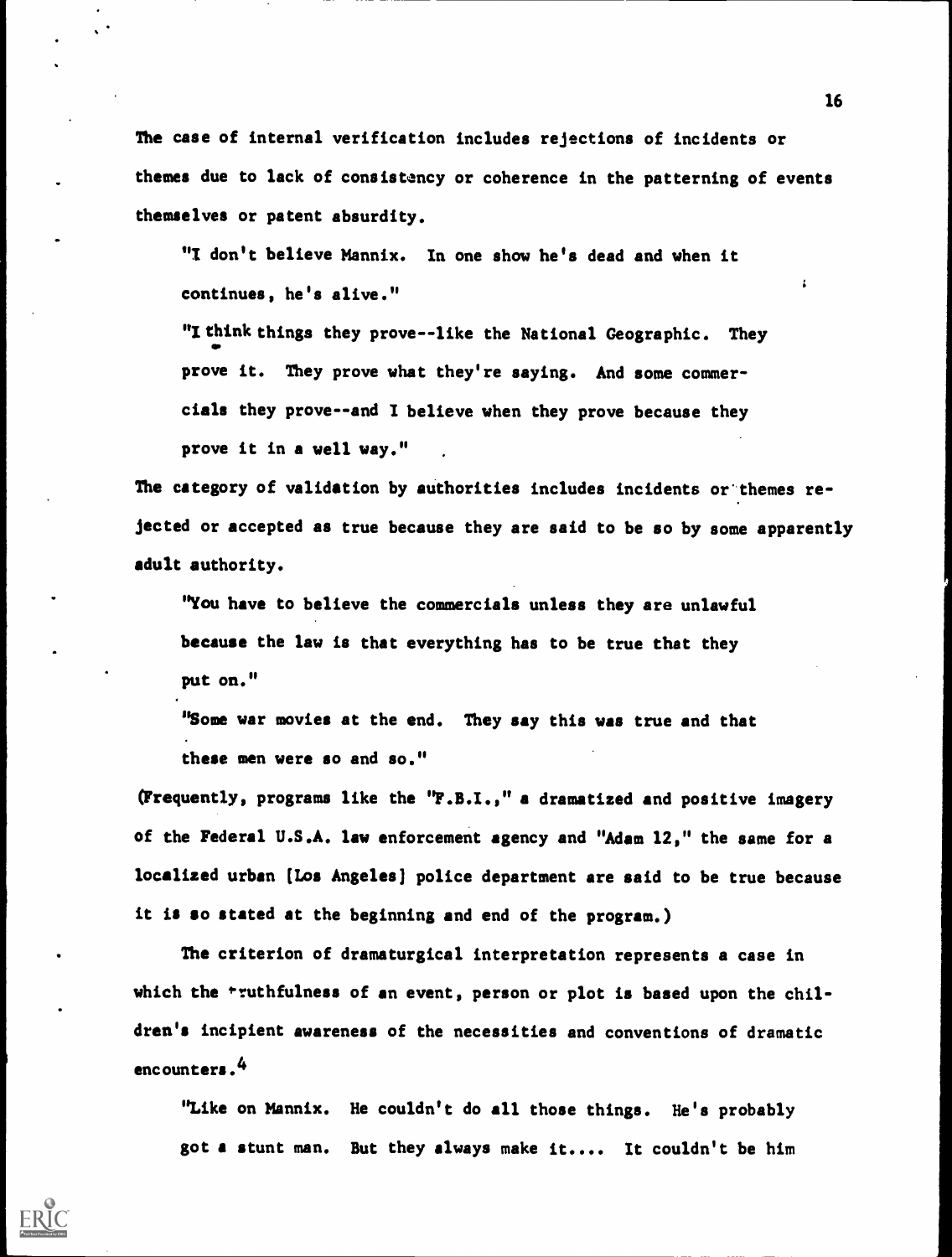doing all those things. He breaks his arm. He falls off a cliff and the other lady breaks her legs and both arms, and he hardly comes out with one scratch."

In a fifth group of cases, in which the above four criteria seemed inapplicable, children were unable to completely assess veridicality in particular media presentations and their judgment remained open on these issues.

"I'm not sure on some things, 'cos it's hard to tell. Like on Medical Center (a dramatized version of life in a large hospital setting). I watched that one time and this guy was taking drugs--and he kept on sticking drugs in him(self). You can't tell. You really don't know. ".

Programs mentioned as being believable are almost all those which purport to be documentary or close to it. The most numerous type of programming mentioned as believable were crime dramas based on real incidents. Each of these programs inform the viewer that they are based on events that have really happened. The next most numerous programs mentioned by the children as being believable are those which include news, sports and National Geographic materials. Programs specified as not believable include fantasy productions, cartoons, some commercials, situation comedies, (e.g., "Here's Lucy") and dramatic presentations. A complete report of this and other exploratory materials will be published at a later date. But let us now come back to caricature and expose the above materials in another manner.

The tapes of our interviews are pervaded with childish laughter. And, in fact, the problems of managing such "cluster" interviews were enormous. But the kids, males and females alike, enjoyed television; for them it was entertainment and a means of experiencing fun when there was nothing better to do. The programs that most readily came to their minds when asked about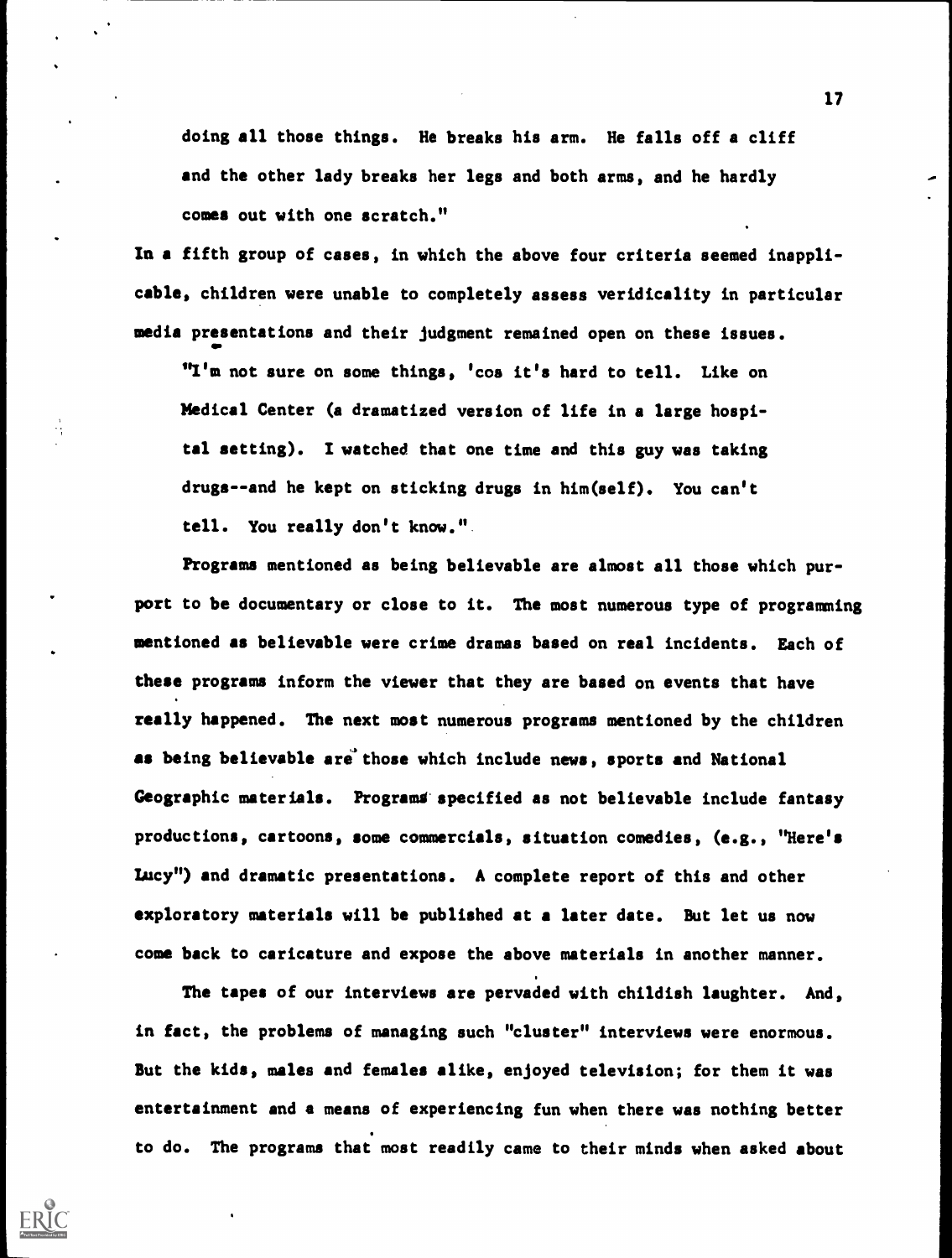likes, as opposed to dislikes, were the ones not believable at a ratio of about 2 to 1. And the characters most unbelievable to them were those of a not only stereotypical but also caricatured variety. That is, they were exaggerated and lampooned. They were funny: they also were not believed to be truthful. Rather the children, especially the more sophisticated and verbal among them, consciously realized that many programs are dramatic productions which operated under certain conventions and allowed departure from purely representational (factual) norms of communication. So particular programs may not appear to be faithful to a depiction of reality, but "dramatic license".permits fantasies and situation comedies to depart from reality. Further, this permits caricature to operate in such a manner that characters, issues, plots, are typed for a moment or for repetition for particular purposes. To partially sum here, the most frequently recalled and liked television presentations for these children were unbelievable in nature, contained great freedom of dramatic license and caricatured processes and characters.

The above findings and interpretations are comparable with a recent study which suggested that 407. of "poor" black children and 307. of "poor" white children (compared with 15% of middle class white children) believe that what they see on television represents an accurate portrayal of what life in America is all about.<sup>5</sup> This finding suggests further that there exists a class mediated discrepancy between what could be called "expectations" and "reality" of children as communicated to them by television, compared to the real world. It may be diagrammed as a triangle with its fairly large base resting on a stratum called "lower class" and its apex penetrating through a stratum called "upper class." That is, there is increasingly less discrepancy between expectations possibly created by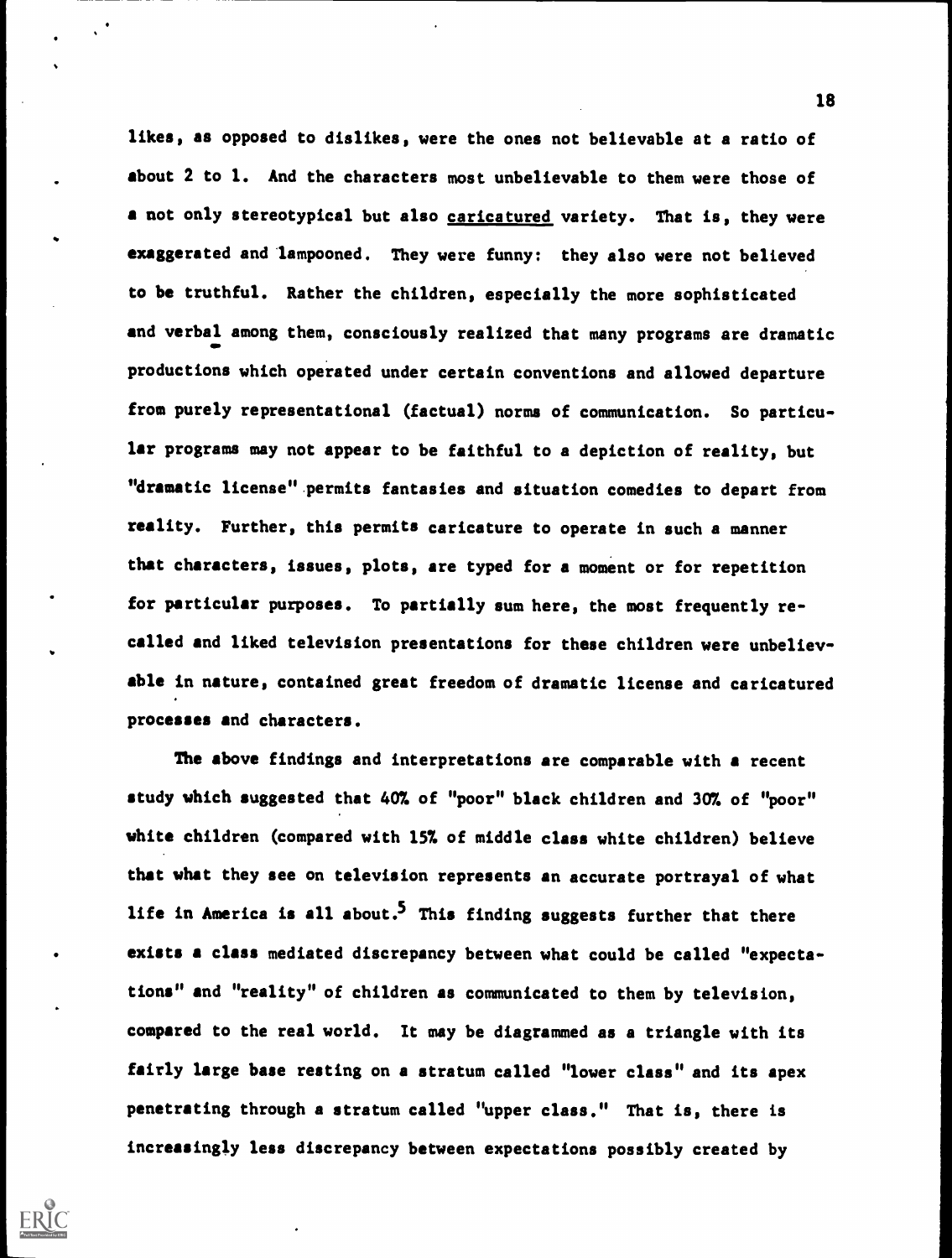television imagery and reality (world) for middle class children as one proceeds upward in the class structure; and perhaps more discrepancy as one proceeds downward. The structure of the triangle may not be perfect; the designation of the class strata are imperfect. What may be appropriate for television may not be so for other mass media. But to the extent that television could serve as a kind of "paradigm of stereotypes" for mass communication, especially for graphic media, other media would seem to conform to such a triangular shape.

The generally greater disbelief of middle and upper middle class children in television imagery, especially that which contains great degrees of caricatural elements, may be traced to at least two or three sources: 1) inputs of middle class imagery on television; 2) greater socializing opportunities among middle class experiences and 3) critical attitudes. Predominant middle class content in television presentations, especially in situation comedies and some dramatic presentations might seem familiar to middle class kids and easy for them to criticize. In addition, their own experiences ("external verification," above) facilitate this procedure. The probable greater educational background of their parents and questioning attitudes reinforce this stance.

#### Synecdoches

What we have done is to discuss caricature and its distortions of reality as developed in the mass press in relation to the appearance of caricatural elements in other media in America, such as television and radio. It has been suggested that high frequency of appearances of distorted roles and situations portrayed in these media might lead to viewers' perceptual rigidity in typing of characters in general but might have some positive functions in the media in "unmasking," amusement, innovation and communication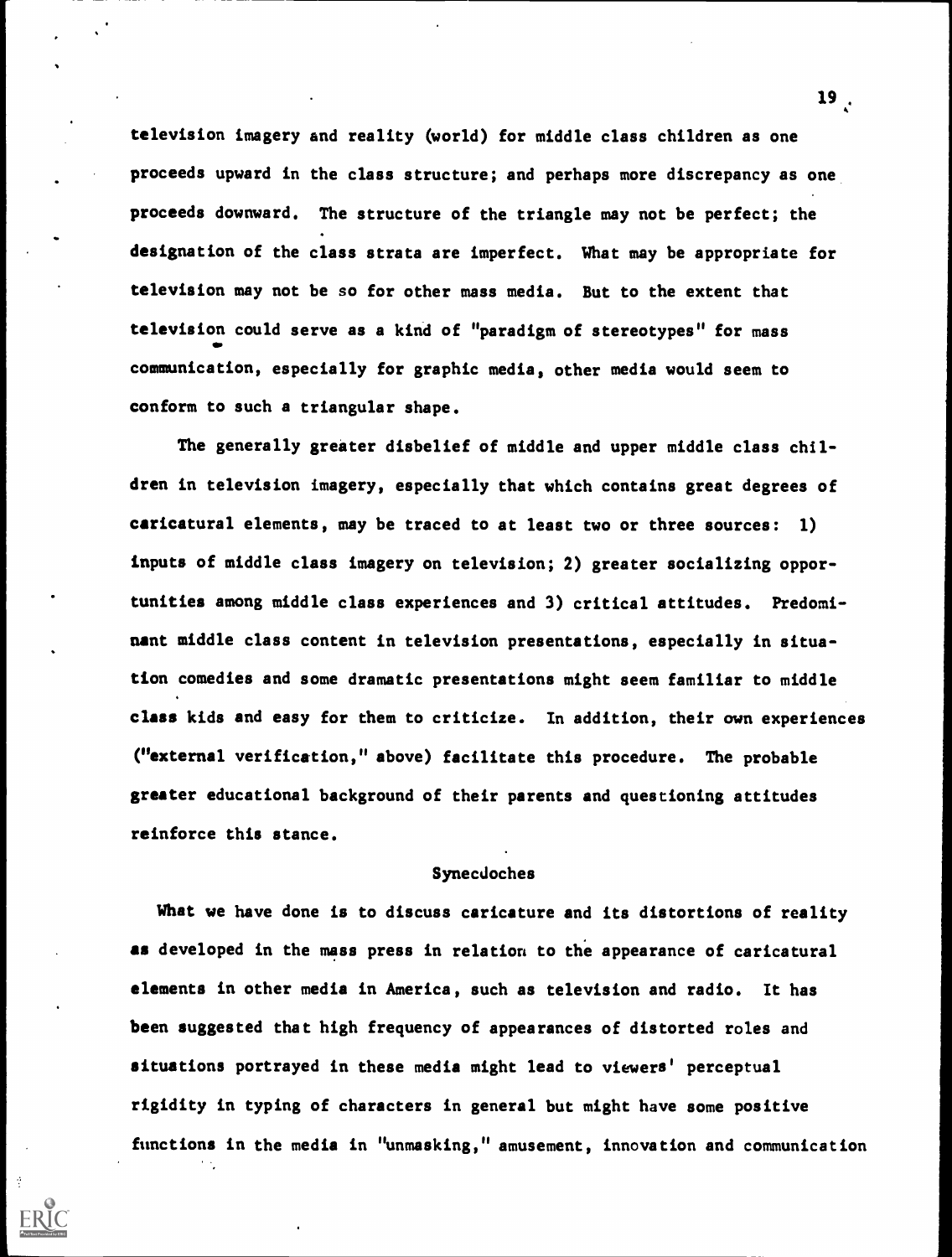of complicated social types over time. Exploratory research results suggest that upper middle class children find television programs which rely heavily on caricatural elements less believable than patterns of programming which either appear or are stated to be true, such as some commercials, documentaries and science presentations. This finding of apparent awareness of caricatural elements is in general agreement with other research in which it was found that advantaged children were less likely than disadvantaged children to believe, that television presented an accurate portrayal of the world around them.

It is difficult to avoid certain queries here concerned with the consequences of caricature for the media within which it appears, the observers and consumers of caricature. No more may be done at this point than to raise some questions which concern these areas, rather than to answer them.

Some researchers distinguish between those media which have a predominantly entertainment function (graphic media) and those which possess a largely informational function (print) (Klepper, 1960). Of course, the two general types of media-vehicles overlap in their functions and most graphic or pictorial imagery appears along with or is explained by discursive speech. But there is no apparent reason not to consider factual presentations as possessing entertainment, even aesthetic, appeal. Or, in other words, the "true" may be the "beautiful." This posture may be contrasted with the stance which suggests that much entertainment depends on absurdity and a departure from purely factual reportage. How, then, does it help us to see the departure in extremis from factual, informational and believable communications, as stereotypical and caricatural? How does the intrusion of caricatural elements possibly transform various media?

Sensitivity to the dimensions of caricatural imagery may be useful for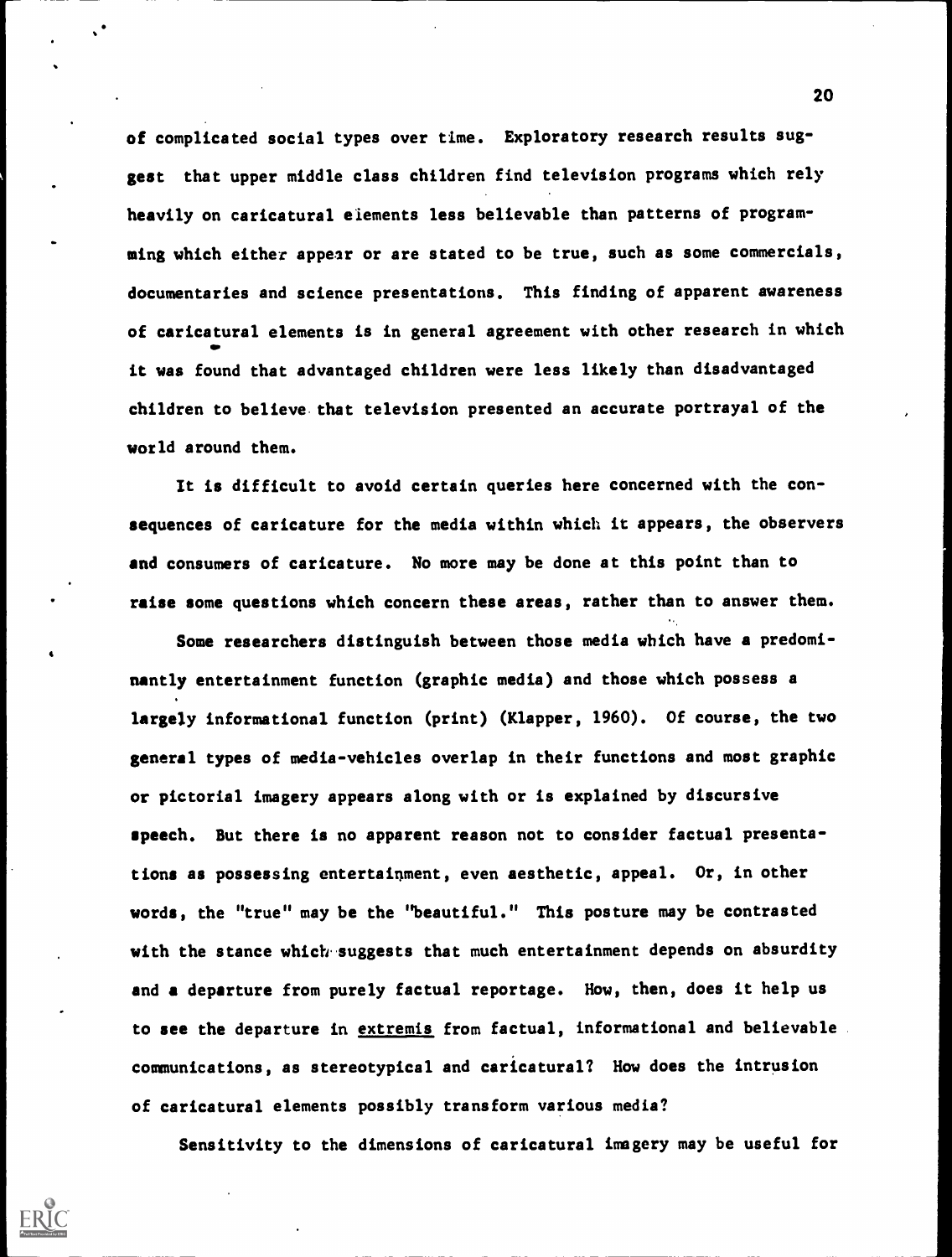the assessment of differential claims to truth of various graphic imagery. In the absence of established criteria for the assessment of truth claims (one source of which may be rational scientific methodology) pictorial caricature may be an aid to both the penetration or unmasking of types of figures and structures and an independent measure of reality from a particular vantage point in comparative presentations of imagery. But how would it be possible for consumers and observers of pictorial imageries to employ caricature both as a tool of analysis and possibly for enjoyment? How does consumer reaction in turn affect any continuing elaboration of caricatural imagery in the mass media? Is the presence of caricature increasing in the media? And in what ways does our social structure encourage or enhance the appearance of caricature in the media? If caricature is hieroglyphic or idiographic in nature, viz., "tab-like," without exposing the assumed "real" variations in a character or a process, do increased frequencies of caricatural elements provoke and reciprocate, reinforce, the institutionalization and consequent perpetuation of deceit in society? Do "shorthand" graphic imageries reinforce the "caricatural" communication of each of us to others, e.g., "the intellectual comment" which stands for the scholarly approach and stance; "the literatural presence" which substitutes for the literary preparation; "the objective posture" which stands for the really biased commentator; the "friendly smile" for the manipulator?

A fundamental requirement for ongoing research at this point is a series of systematic content analyses of the appearances of caricature in all graphic media. This would help to stabilize and standardize definitions of caricature and help to determine its presence in the media. Further, such content analysis would aid the construction of various continua of distortion, principal among them being that which details the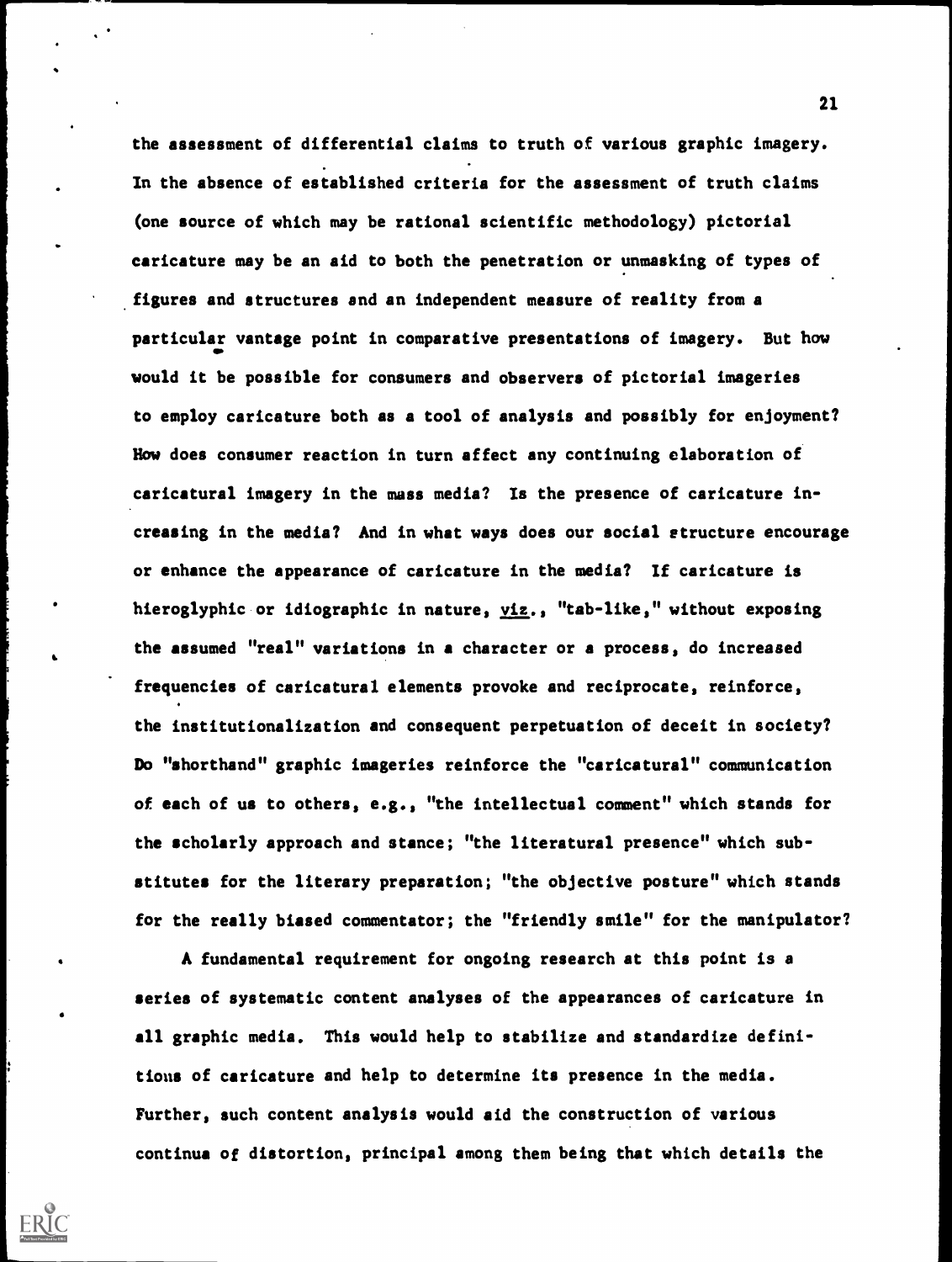variations in distortion from objective pictorial representation to artfully contrived representation. Analyses of particular kinds of imageries peculiar to each medium would help to delineate the kind of "monopoly of subject matter" characteristic of each.

Lastly, what are comparative differences in graphic media content between nations? And with what direction and magnitude do caricatural **O**DO DI elements appear in media between nations. How do the chances for the appearance of caricatural elements in the media vary as a function of changes in social structures between nations. These and other questions invite our attention to caricatural imagery in the mass media.



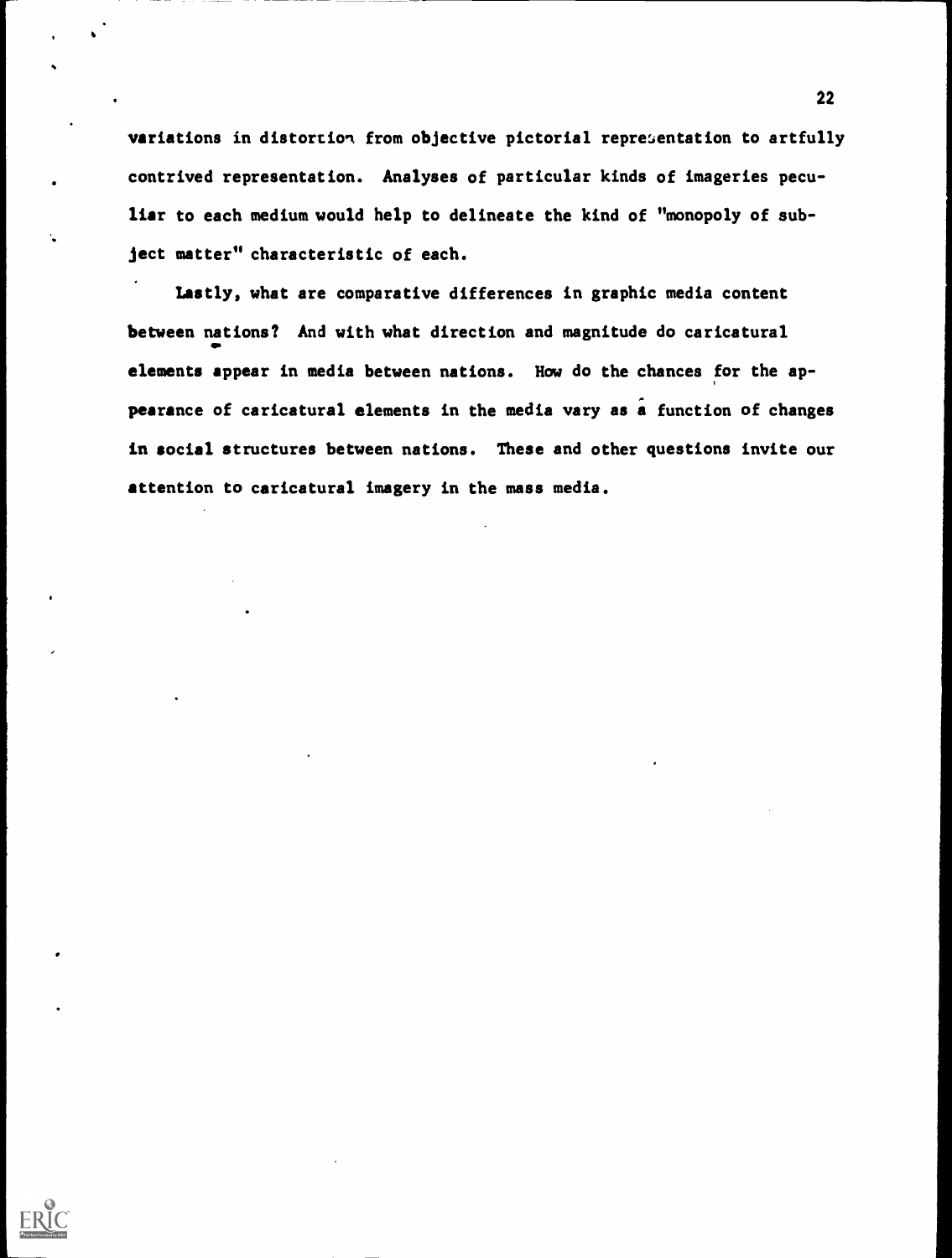#### References

Ashbee, C. R. Caricature. London: Chapman and Hall, Ltd., 1928.

- Bierstedt, R. The social order. New York: McGraw-Hill Book Company, Inc., 1957.
- Born, W. The nature and history of medical caricature. Ciba Symposia, VI. (November, 1944): 1910.
- Eisenstein, S. Film Form. Ed. and trans. by Jan Leyda, New York: Meridian Books, Inc., 1959.
- Katz, E., Lazarsfeld, P. F. Personal influence. New York: The Free Press, 1966.
- Klapp, O. E. Symbolic leaders. Chicago: Aldine Publishing Company, 1964.
- Klapper, J. T. The effects of mass communication. New York: The Free Press, 1960.
- Kris, E. Psychoanalytic explorations in art. London: George Allen & Unwin, Ltd., 1953.
- Levine, D. No known survivors. Boston: Gambit, Inc., 1970.
- Low, D. Ye madde designer. London: The Studio, Ltd., 1935.

 $\mathbf{c}$ 

- National Commission on the Causes and Prevention of Violence Progress Report. Washington: U.S. Government Printing Office, 1969.
- Shibutani, T. Improvised news. New York: Bobbs-Merrill Company, Inc., 1966.
- Streicher, L. H. David Low and the sociology of caricature. Comparative Studies in Society and History, 1965,  $\underline{8}(1)$ , 1-23.
- Streicher, L. H. On a theory of political caricature. Comparative Studies in Society and History, 1967,  $9(4)$ , 427-445.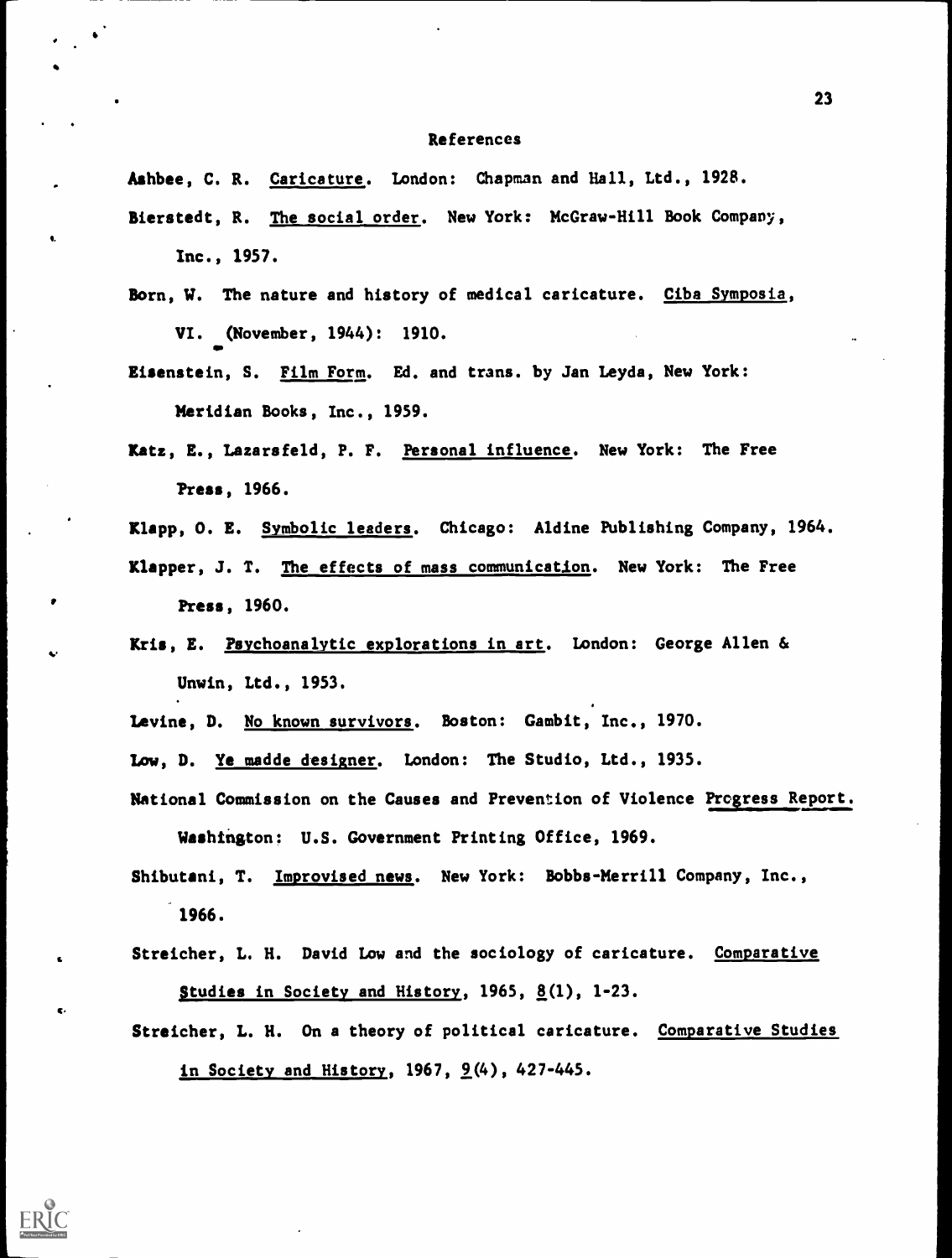#### Footnotes

\*1 am indebted to Norman L. Bonney, Daniel Druckman, Daniel Solomcn and Helen W. Streicher for their comments and suggestions.

1For example, given the same news subject, radio broadcasts may present only a short audio version of the material; television presentations may embellish it with visual "live" materials which may emphasize particular aspects of it; written reports could go more deeply into discursive analysis and interpretation.

2Ernst Kris, (1953: 373-380) Franz Xavier Messerschmidt (1736-1783) was a student at the Academy of Vienna under Matthaus Donner and Jacob Schletterer. He was never on good relations with the Vienna School and lived the life of a hermit at Presbourg.. He was famous for his sixty character heads, a few of which are shown in the above reference. The sculptures evoked the contemporary research of Johann Caspar Lavater, Essays on Physiognomy, Designed to Promote the Knowledge and Love and Mankind, trans. Henry Hunter (London: J. Murray, 1789-1798), on the same subject. The sculptures were inspired partially by the theories of Friedrich Anton Mesmer (1734-1815), a Viennese physician, with whom Messerschmidt also was a friend. From Mesmer we get the word "mesmerize" which means "to hypnotize" and the sculptured heads appear to be a partial result of Mesmer's theories which held that a person's expressions could be "frozen" at the command of the hypnotist. The caricaturist, as it were, may be thought to "freeze" the expression on a figure's face, thereby sociologically typing the person with a standard expression and defining character with this mask or hieroglyphic. Political events provide the clinical milieu. But this also suggests that caricatural influence may be based on ad hoc situations and divorced from a socio-cultural legacy or